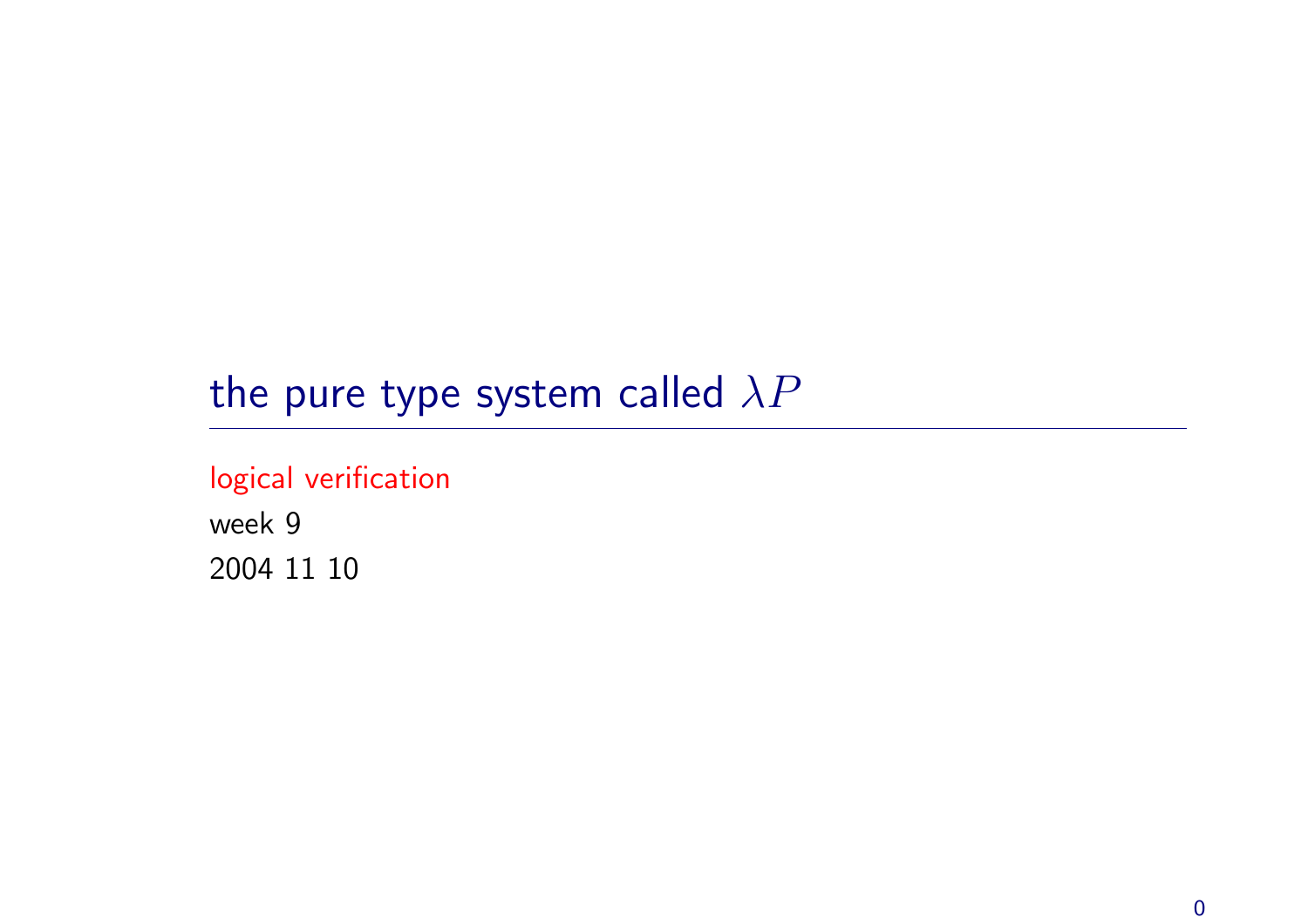#### recap

# where we are in the course

propositional logic  $\leftrightarrow$  simple type theory  $\lambda \rightarrow$ predicate logic  $\leftrightarrow$  type theory with dependent types  $\lambda P$ 

2nd order propositional logic  $\leftrightarrow$  polymorphic type theory λ2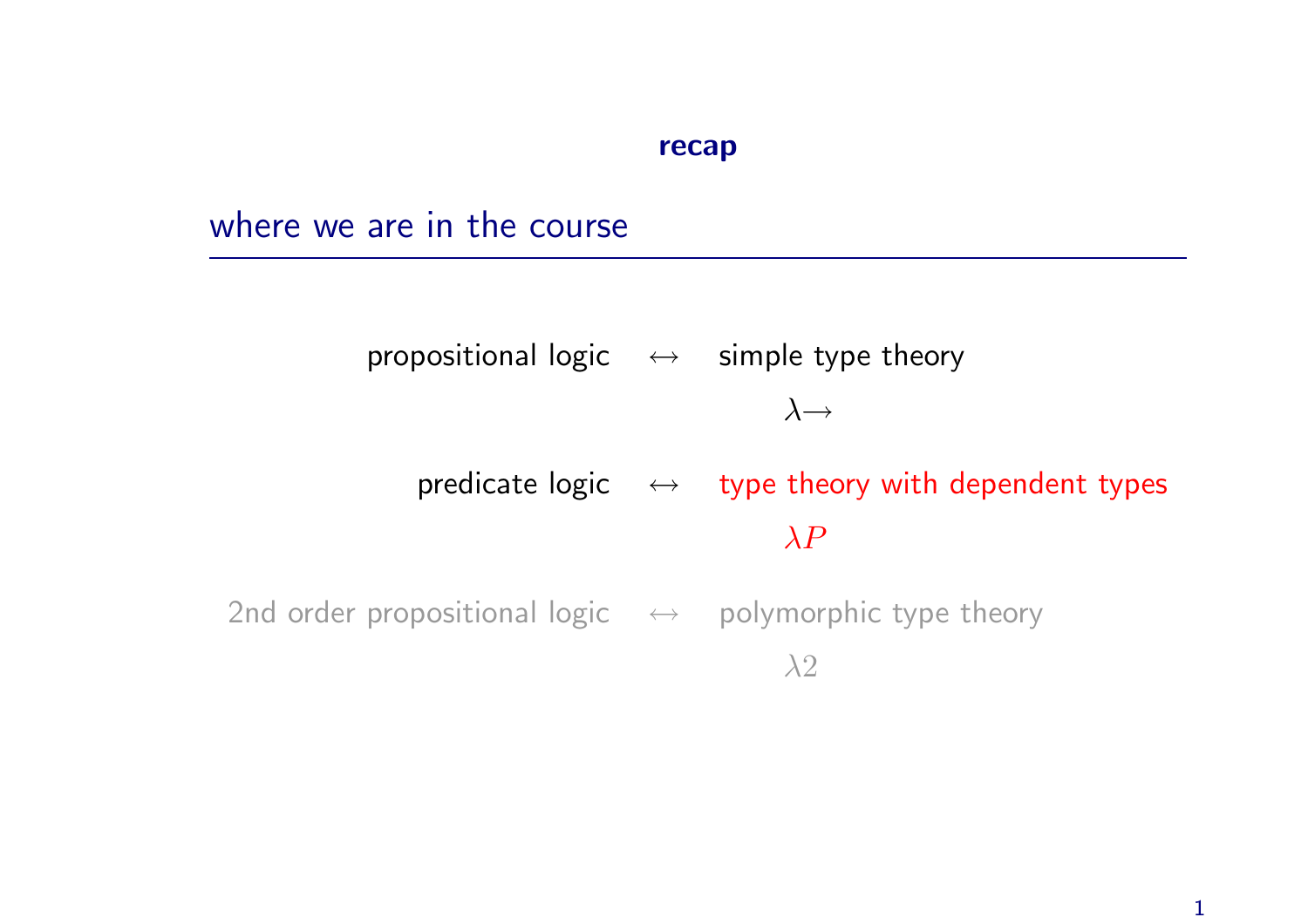the main difference between  $\lambda \rightarrow$  and  $\lambda P$ 

 $A \rightarrow B$ 

'type of functions from  $A$  to  $B'$ 

 $\Pi x:A.B$ 

'type of functions from  $A$  to  $B'$  dependent product

dependent function type

type of function value  $B$  now can depend on function argument  $x$ arrow type becomes <sup>a</sup> special case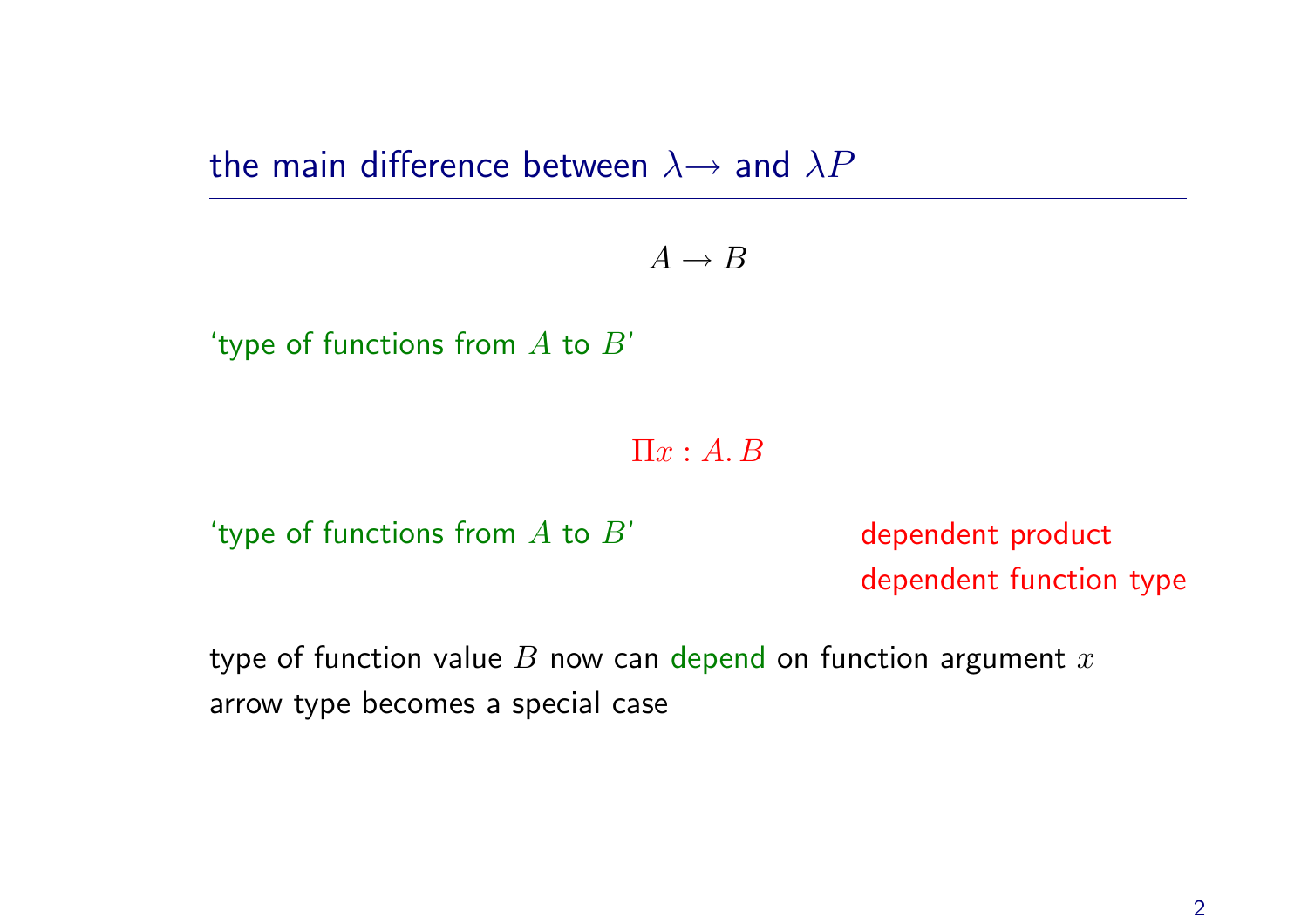#### $\lambda P$

## syntax

• two sorts



#### • variables

 $x, y, z, \ldots$ 

• function application

 $MN$ 

• function abstraction

 $\lambda x:A. M$ 

• dependent product

 $\Pi x:A. M$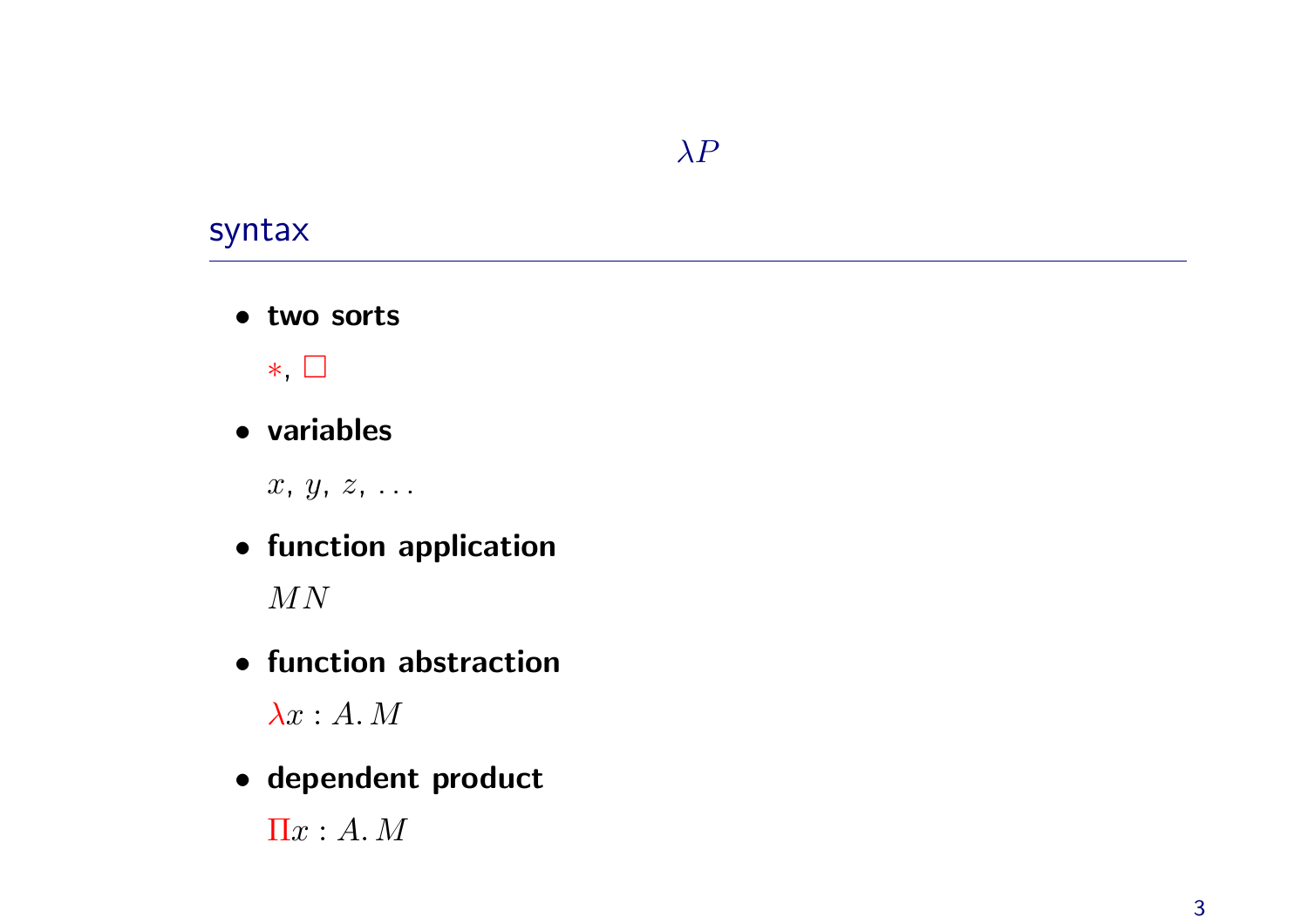# Coq syntax versus  $\lambda P$  syntax

|                                        | $* \leftrightarrow$ Set |                                                                                        |
|----------------------------------------|-------------------------|----------------------------------------------------------------------------------------|
|                                        |                         | $* \leftrightarrow \text{Prop}$                                                        |
|                                        |                         | $\Box \quad \leftrightarrow \quad \text{Type}$                                         |
|                                        | $x \leftrightarrow x$   |                                                                                        |
| $M\,N \quad \leftrightarrow \quad$ M N |                         |                                                                                        |
|                                        |                         | $\lambda x : A. M \leftrightarrow \text{fun } x : A \Rightarrow M$                     |
|                                        |                         | $\Pi x:A.M \quad \leftrightarrow \quad \text{\tt forall}\ \ \text{x:A,}\ \ \textsf{M}$ |

 $\lambda P$  does not make the distinction between Set and Prop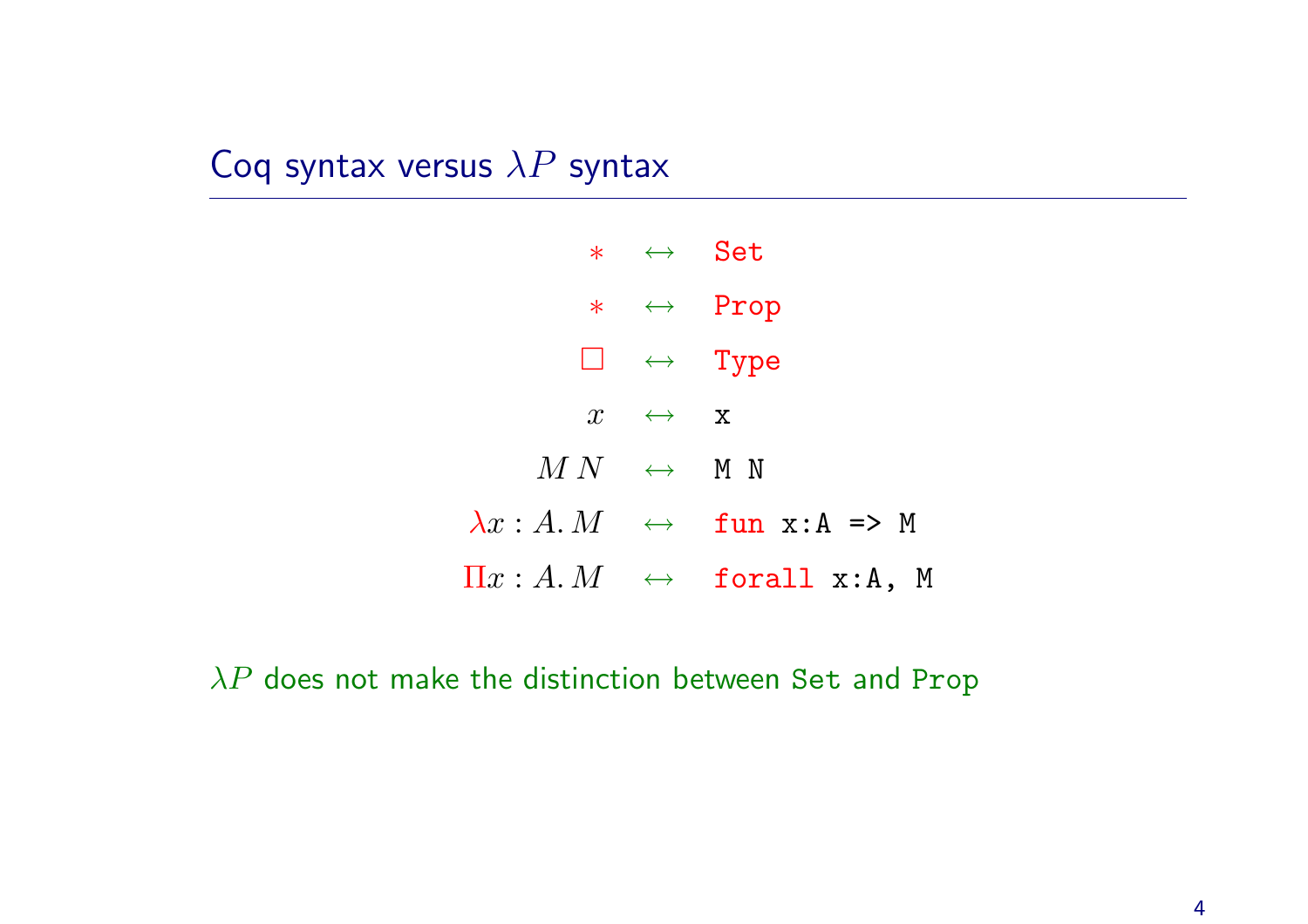pseudo-terms versus terms

any expression according to the  $\lambda P$  grammar is called a pseudo-term

 $(\Box * )$  $\lambda n$  : nat.  $\lambda x$  :  $n_x$  $(\lambda x : \texttt{nat.}~ x x)(\lambda x : \texttt{nat.}~ x x)$ 

if also all types are okay, then the expression is called a term

¤  $\lambda n$  : nat. nat  $(\lambda f : (\Pi m : \text{nat. nat}). \lambda x : \text{nat. } f x) (\lambda n : \text{nat. } n)$  $(\lambda f : \mathsf{nat} \to \mathsf{nat}.\lambda x : \mathsf{nat}. f x)(\lambda n : \mathsf{nat}. n)$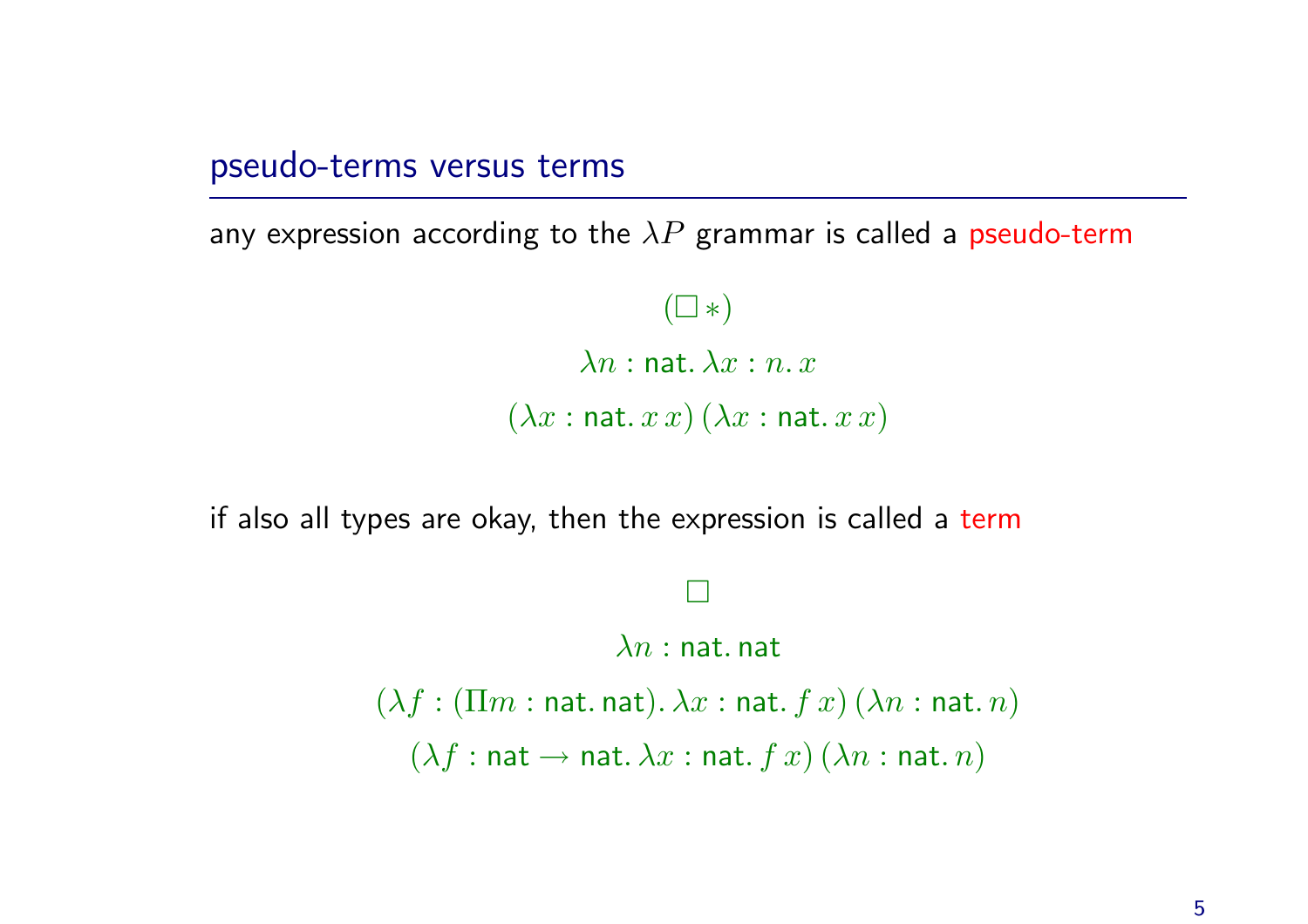#### contexts and judgments

a judgment has the form  $\Gamma \vdash M : N$ with  $\Gamma$  a context and  $M$  and  $N$  terms

a context  $\Gamma$  is a list of type declarations

a type declaration has the form  $x : M$ with  $x$  a variable name and  $M$  a term

> $A : *, P : (\Pi x : A. *), a : A \vdash (\Pi w : P a. *) : \Box$  $A: *, P: A \rightarrow *, a: A \vdash (Pa) \rightarrow * : \Box$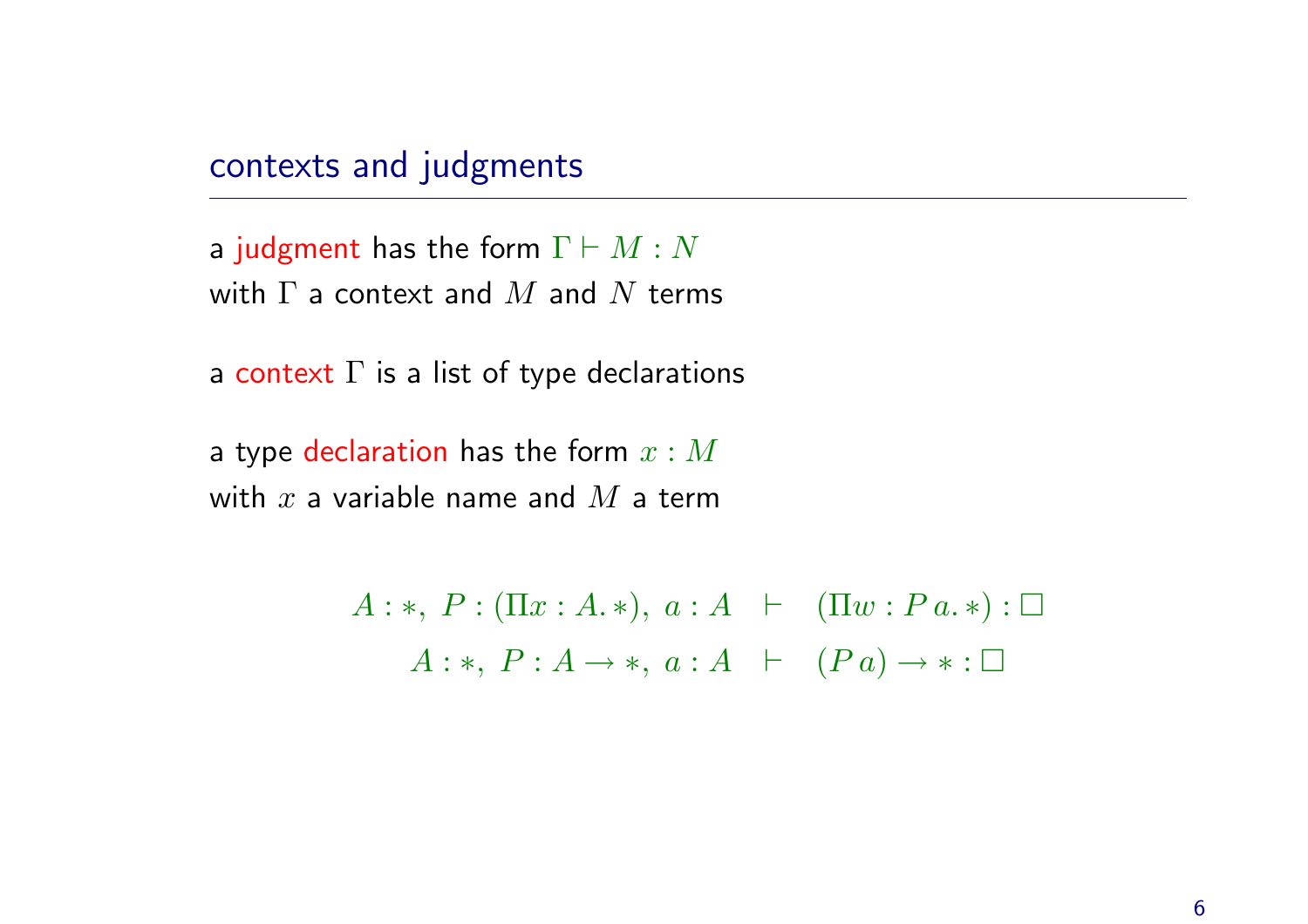# the seven rules of  $\lambda P$

- one rule for each kind of term
	- $-$  axiom rule (for the sorts)
	- variable rule
	- $-$  product rule
	- abstraction rule
	- $-$  application rule
- two more rules
	- $-$  weakening rule (for the contexts)
	- conversion rule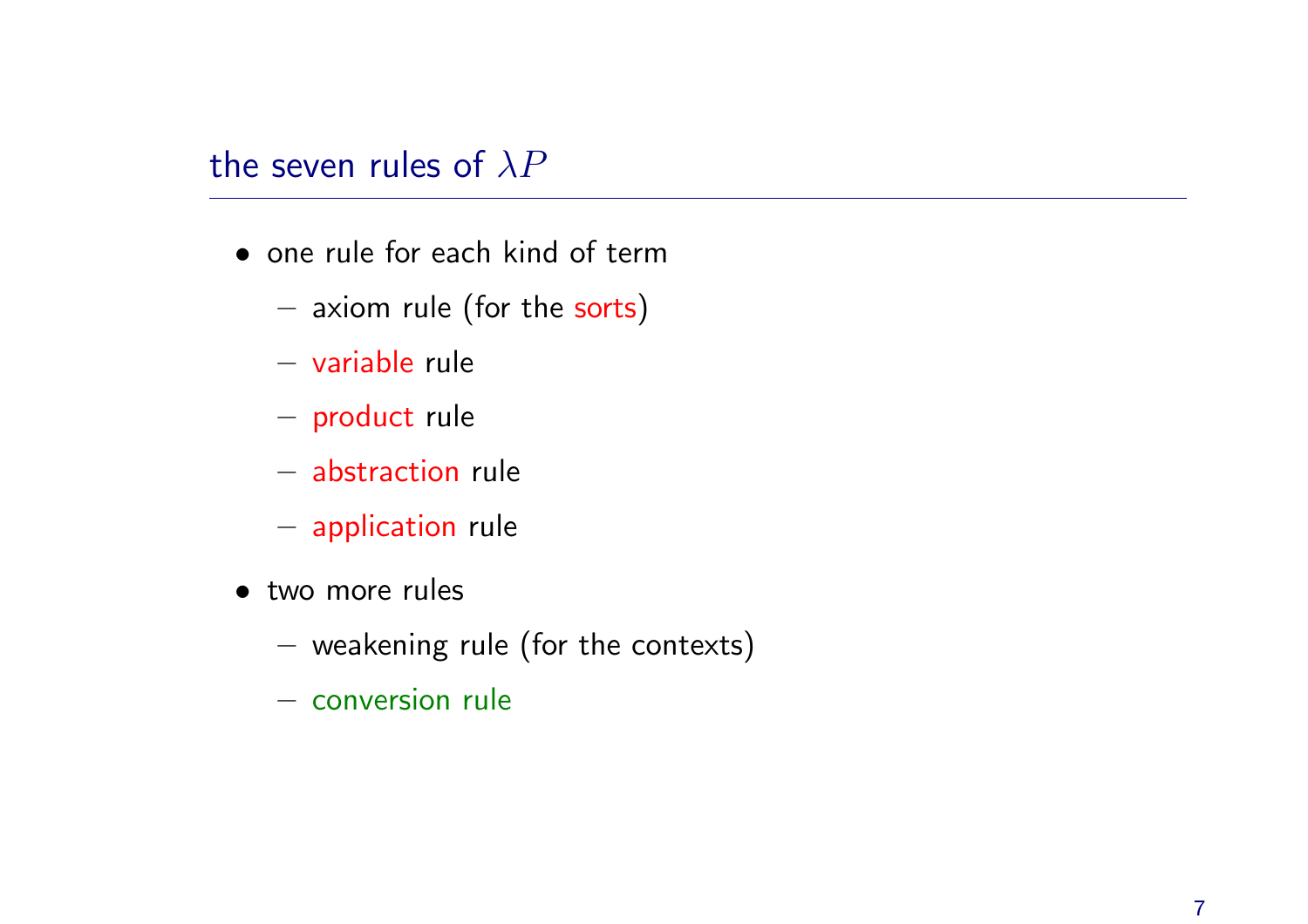rule 1: axiom



gives the type of the sort  $*$ 

the only rule with no premises!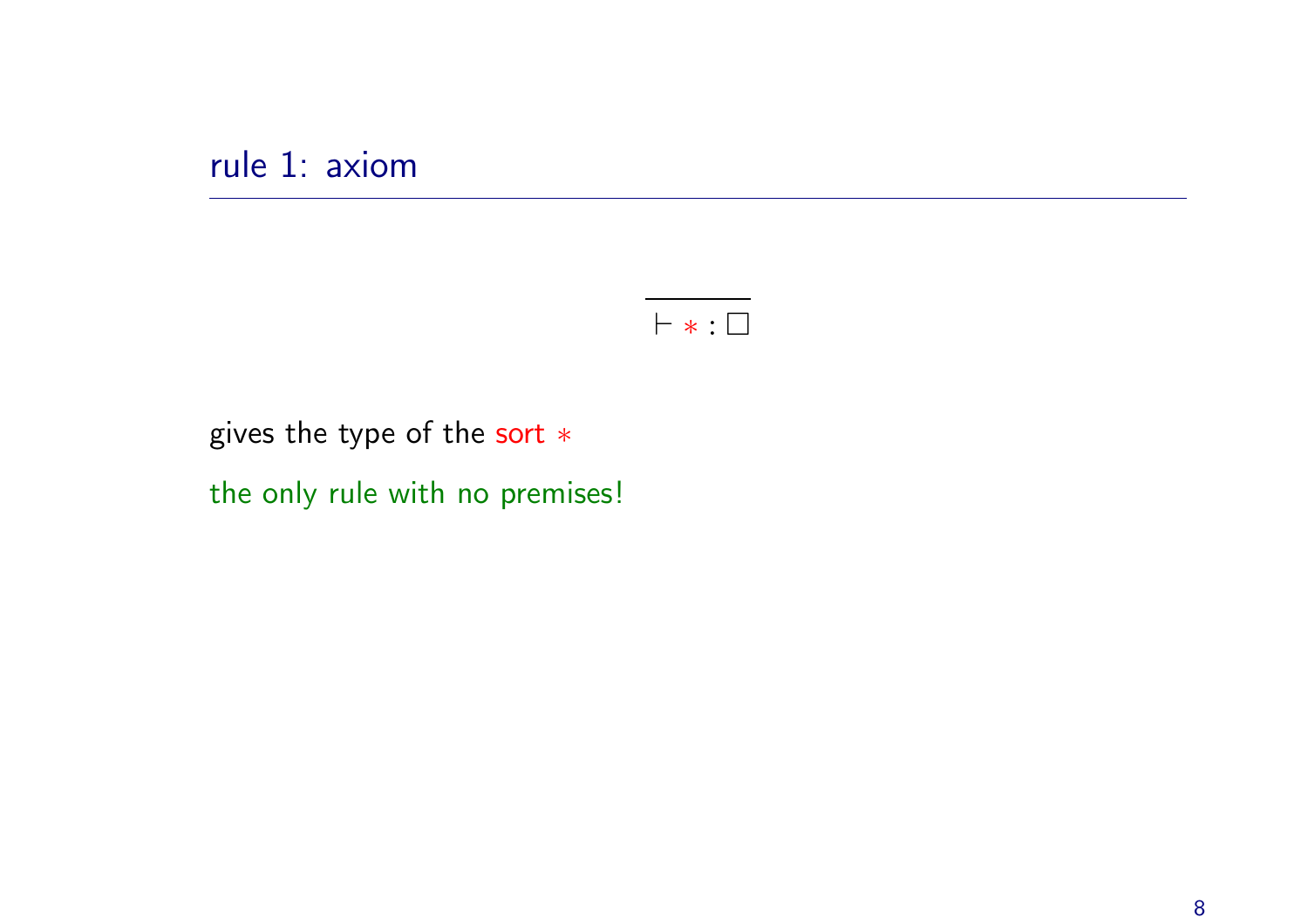rules 2 and 3: variable and weakening

in these rules s is either  $*$  or  $\square$ 

 $\Gamma \vdash A : s$  $\Gamma, x : A \vdash x : A$ 

gives the type of the variable  $x$ 

if the variable is not the last in the context we need the weakening rule

 $\Gamma \vdash A : B$  Γ  $\vdash C : s$  $\Gamma,\, x : C \,\vdash\, A : B$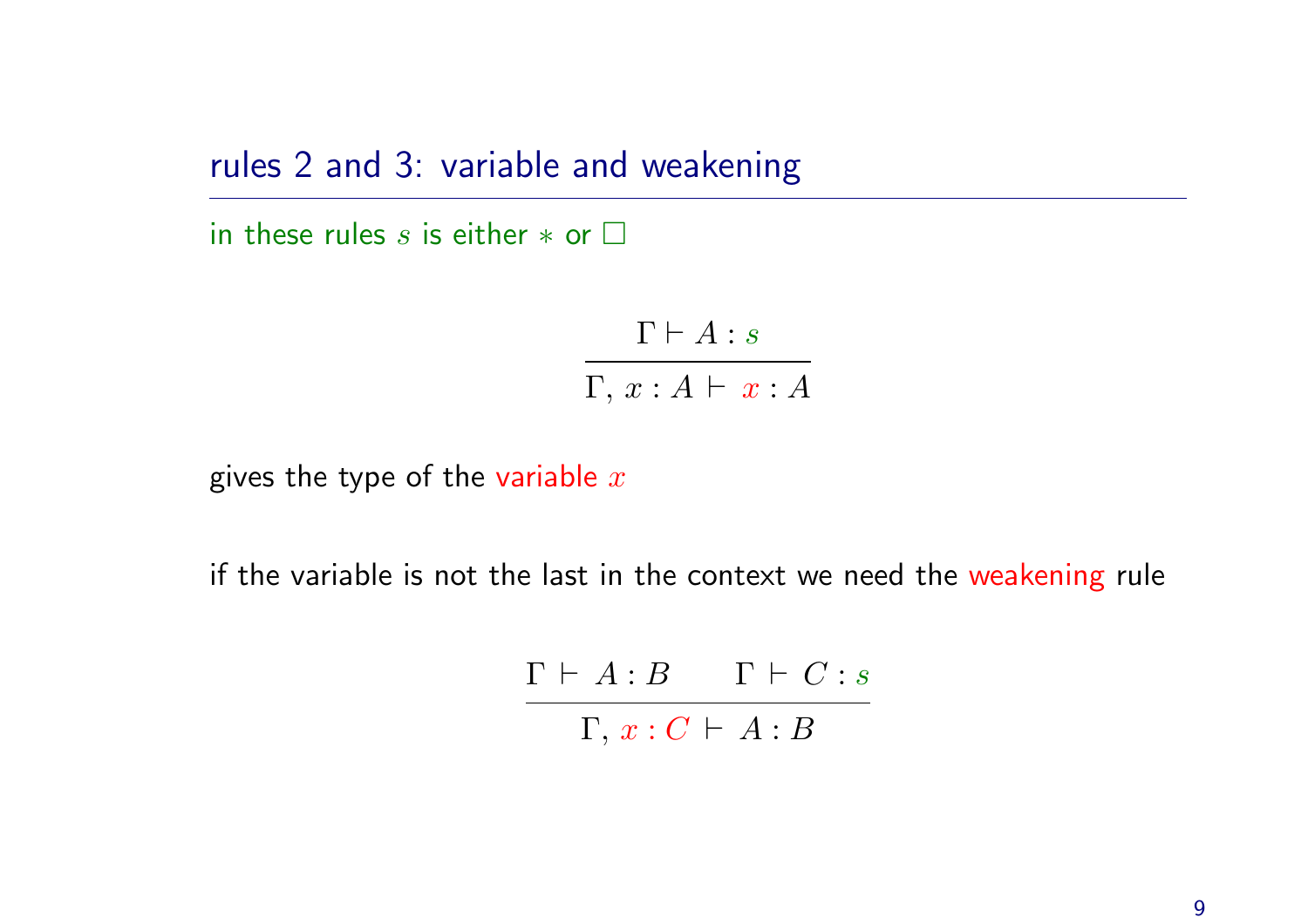rule 4: product

$$
\cfrac{\Gamma \vdash A : * \qquad \Gamma \vdash B : s}{\Gamma \vdash A \rightarrow B : s}
$$

$$
\frac{\Gamma \vdash A : * \quad \Gamma, x : A \vdash B : s}{\Gamma \vdash \Pi x : A.B : s}
$$

gives the type of <sup>a</sup> dependent product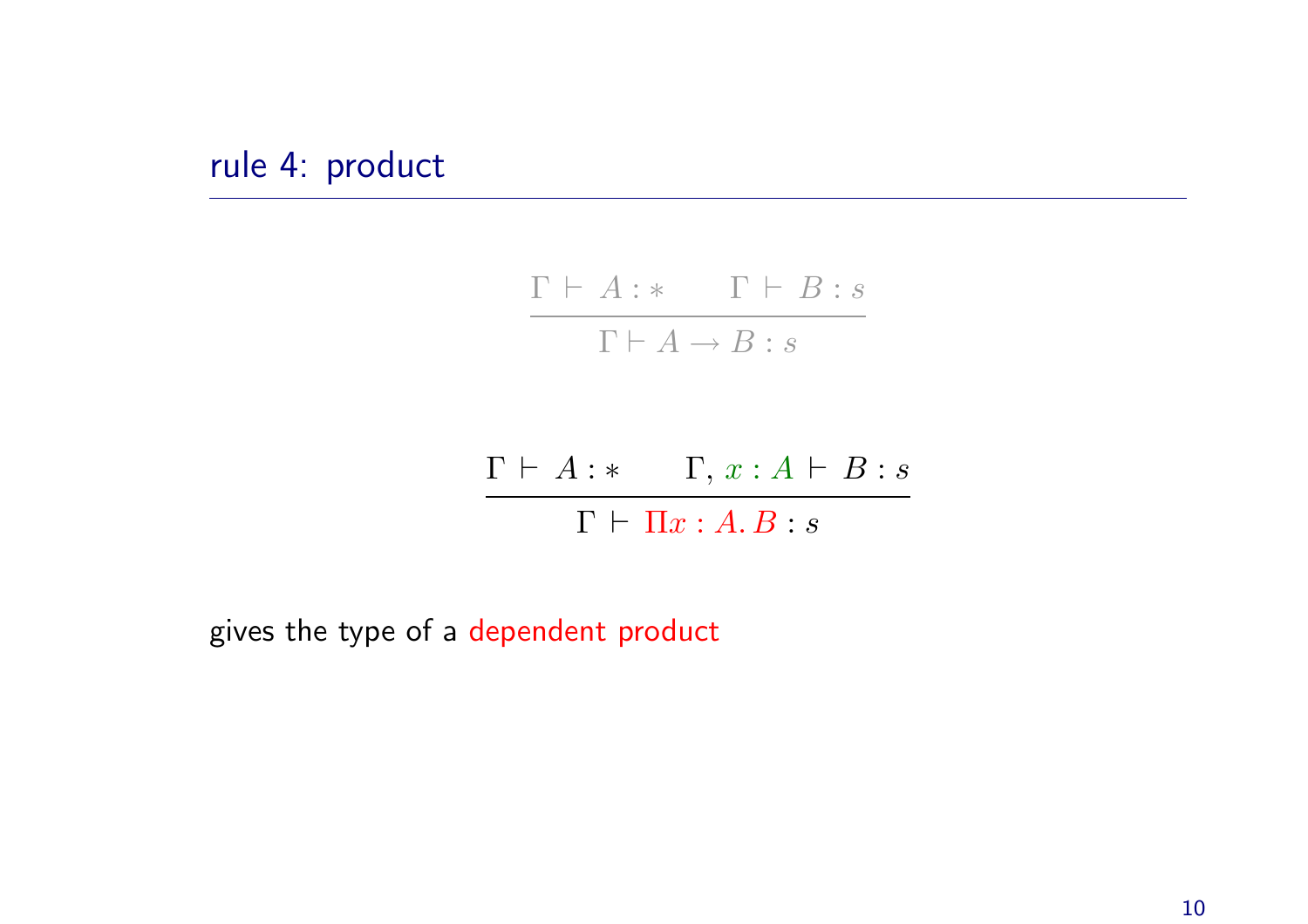$$
\cfrac{\Gamma, x:A \vdash M:B}{\Gamma \vdash \lambda x:A.M:A \to B}
$$

 $\Gamma, x : A \vdash M : B \qquad \Gamma \vdash \Pi x : A.B : s$  $\Gamma \vdash \lambda x : A.M : \Pi x : A.B$ 

gives the type of <sup>a</sup> function abstraction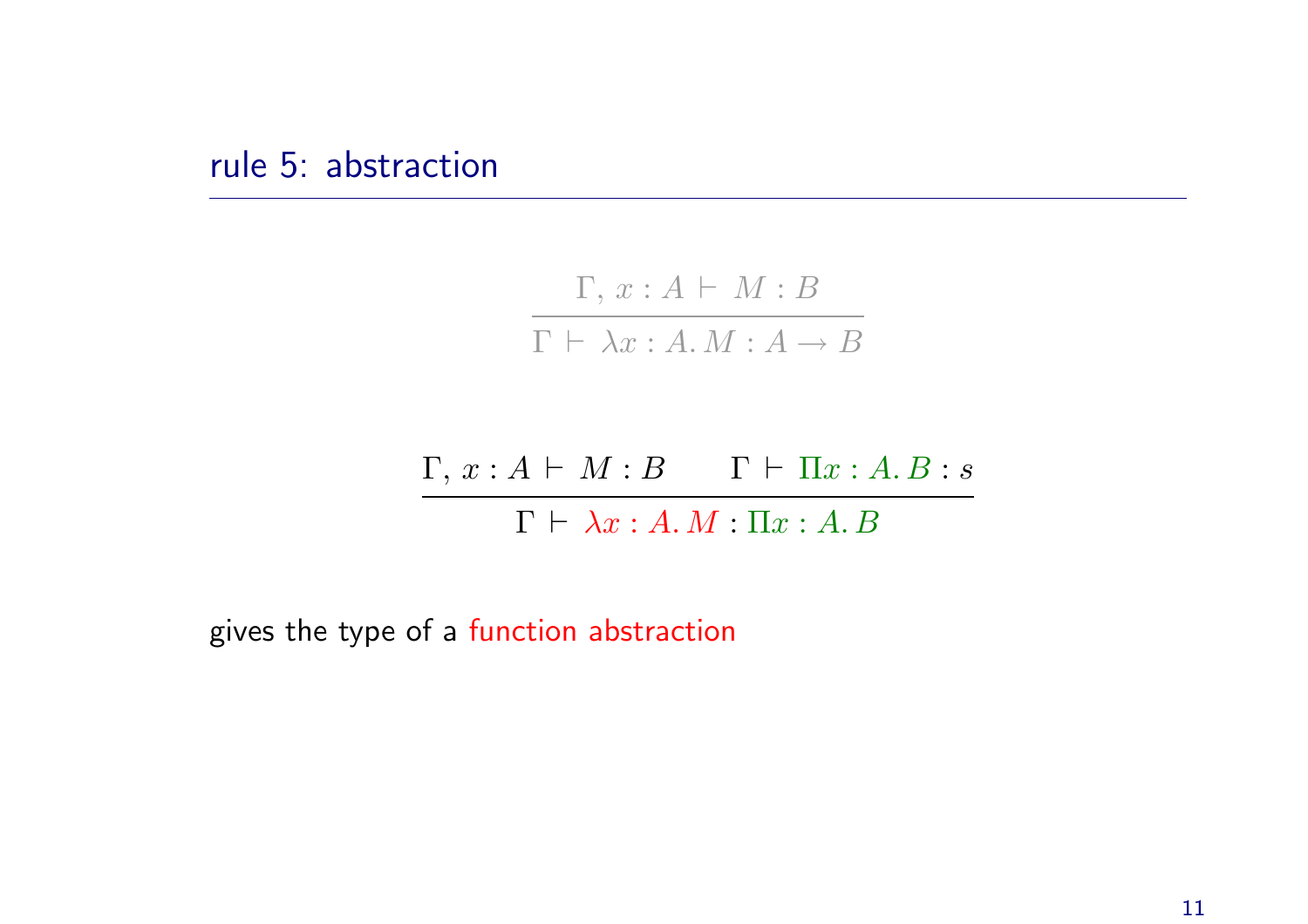rule 6: application

$$
\frac{\Gamma \vdash M : A \to B \qquad \Gamma \vdash N : A}{\Gamma \vdash MN : B}
$$

$$
\frac{\Gamma \vdash M : \Pi x : A.B \qquad \Gamma \vdash N : A}{\Gamma \vdash MN : B[x := N]}
$$

gives the type of <sup>a</sup> function application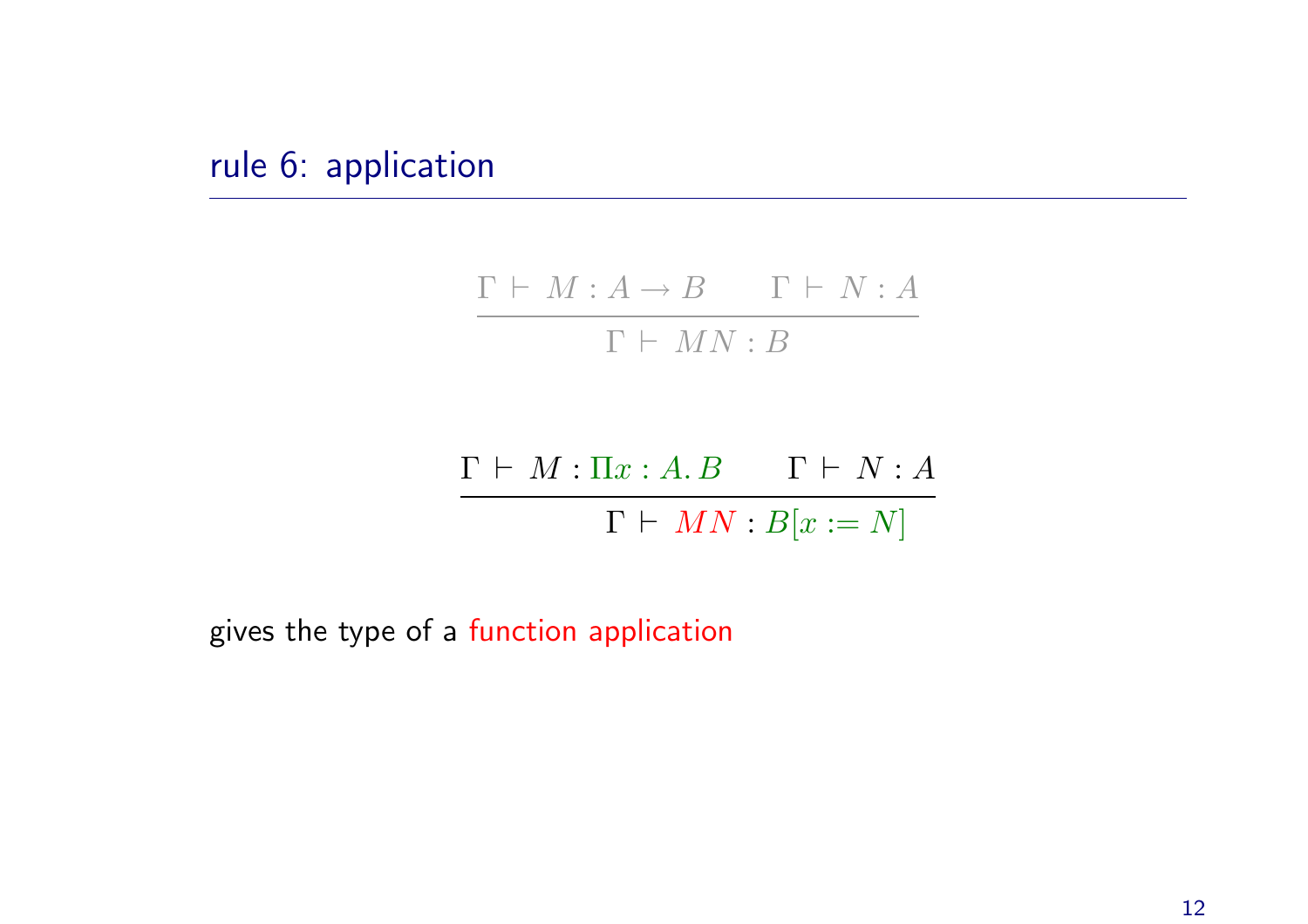rule 7: conversion

$$
\frac{\Gamma \vdash A:B \qquad \Gamma \vdash B':s}{\Gamma \vdash A:B'} \qquad \text{with } B =_\beta B'
$$

is needed to make everything work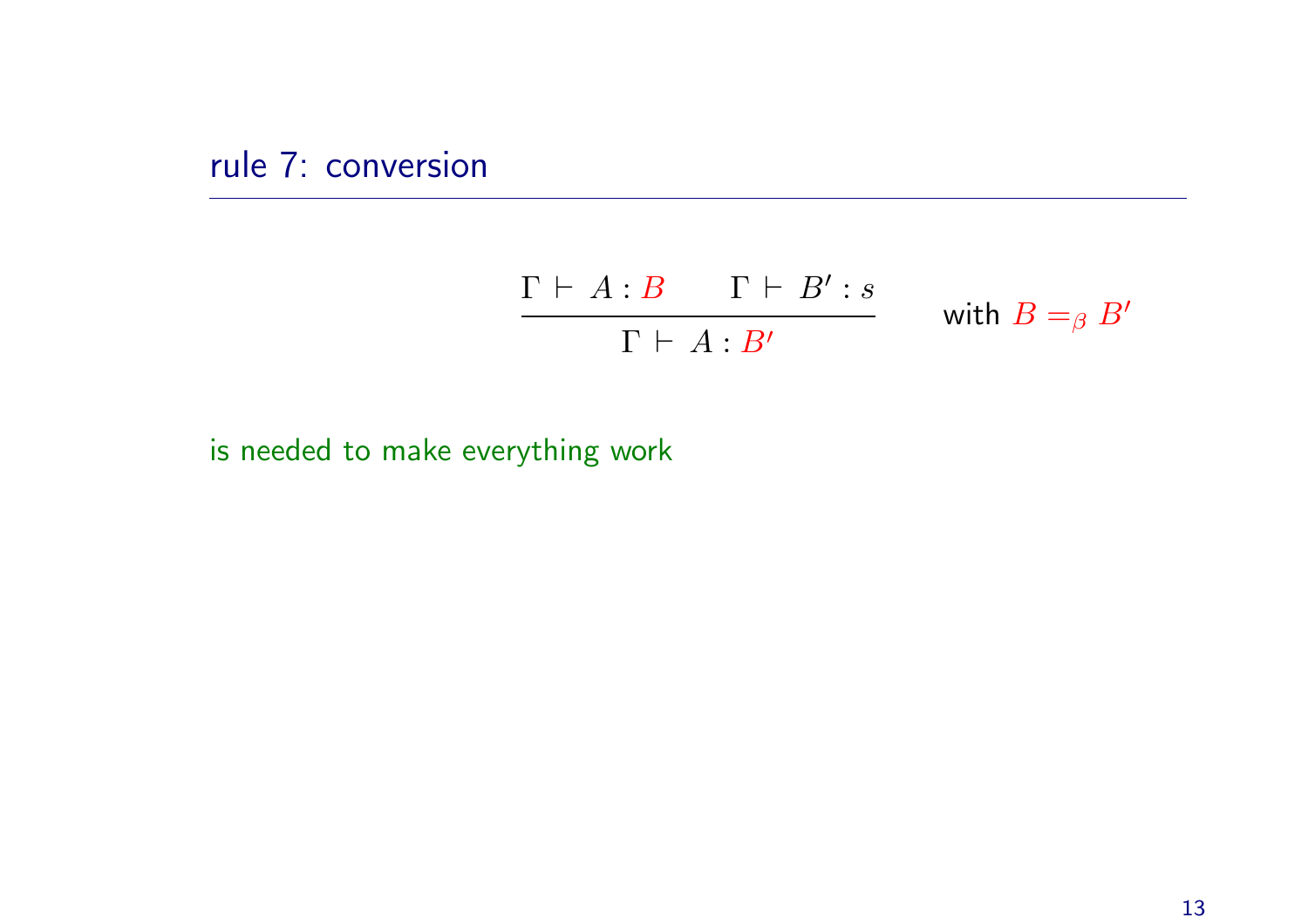reduction and convertibility

• step

$$
\dots((\lambda x:A.M)N)\dots \rightarrow_{\beta} \dots (M[x:=N])\dots
$$

 $\bullet$  reduction  $\;\;\rightarrow_{\beta}$ 

zero or more steps

 $\bullet$  convertibility  $\quad =_{\beta}$ 

smallest equivalence relation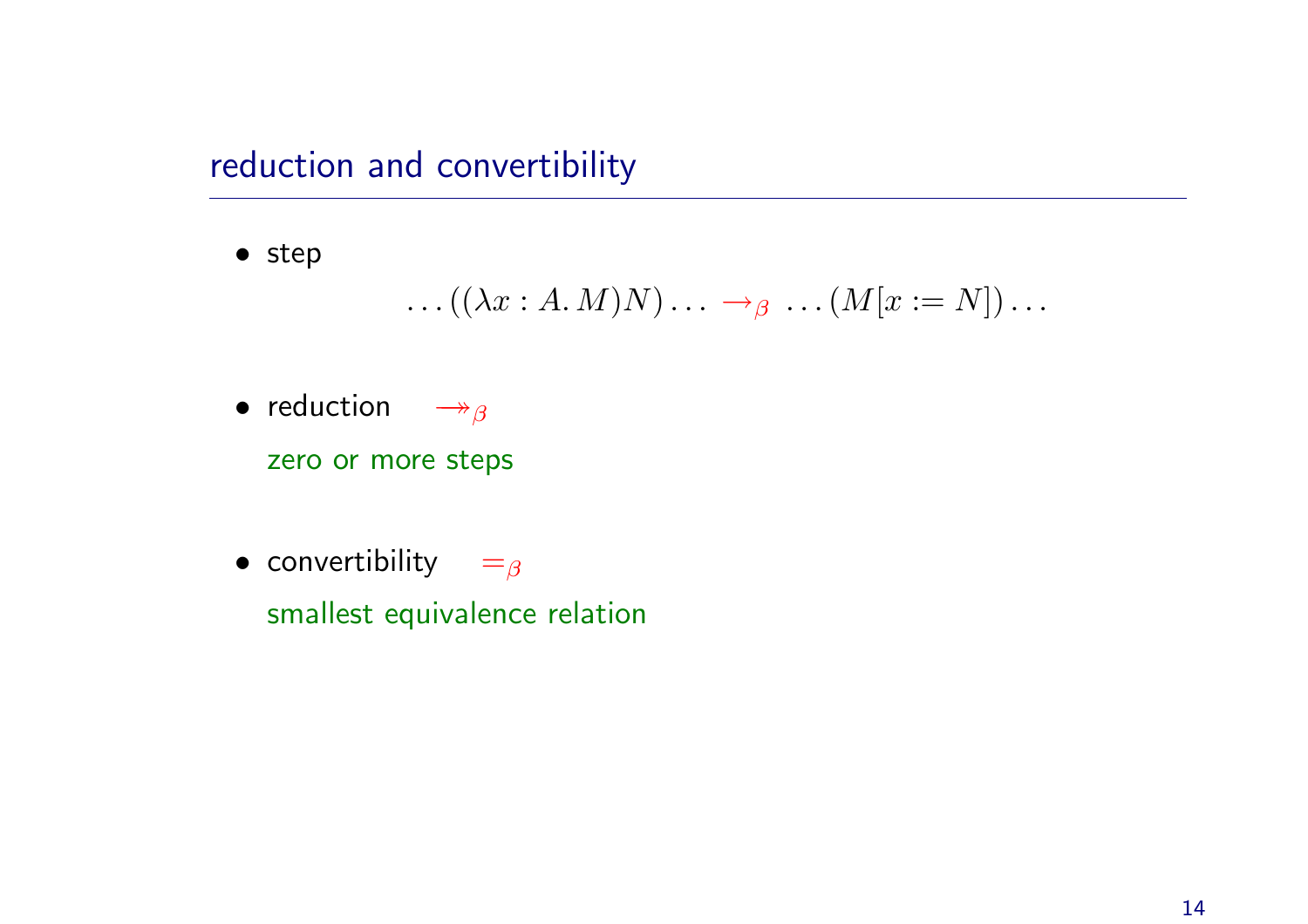cheat sheet

axiom, application, abstraction, product

 $\vdash * : \Box$ 

 $\Gamma \vdash M : \Pi x : A . B \qquad \Gamma \vdash N : A$  $\Gamma \vdash MN : B[x := N]$ 

 $\Gamma, x : A \vdash M : B \qquad \Gamma \vdash \Pi x : A.B : s$ 

 $\Gamma \vdash \lambda x : A.M : \Pi x : A.B$ 

 $\Gamma \vdash A : * \quad \Gamma, x : A \vdash B : s$ 

 $\Gamma \vdash \Pi x : A . B : s$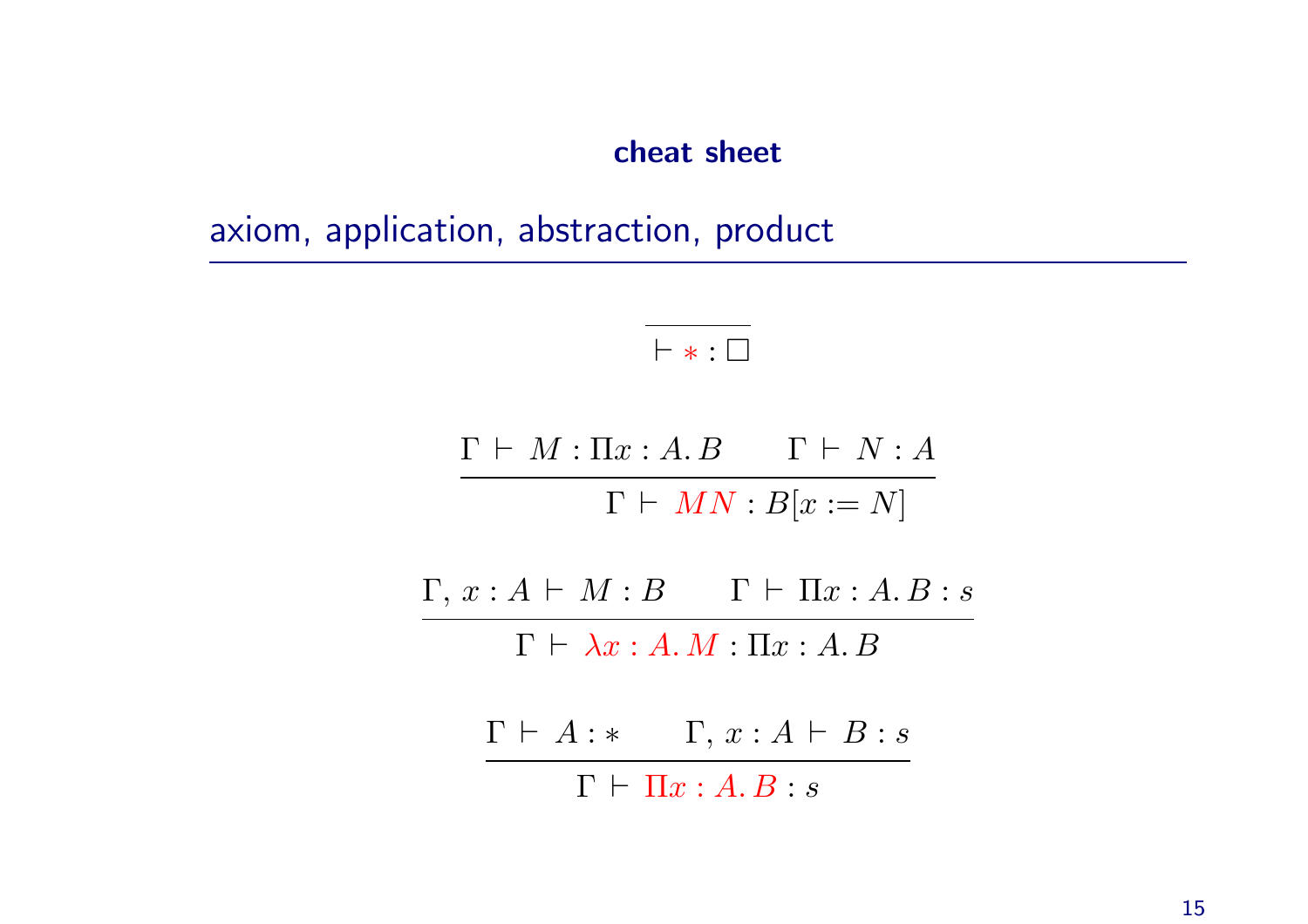# weakening, variable, conversion

| $\Gamma \vdash A : B \qquad \Gamma \vdash C : s$ |  |
|--------------------------------------------------|--|
| $\Gamma, x : C \vdash A : B$                     |  |
| $\Gamma\vdash A:s$                               |  |
| $\Gamma, x:A \vdash x:A$                         |  |
| $\Gamma \vdash A : B \quad \Gamma \vdash B' : s$ |  |

$$
\frac{\Gamma \vdash A:B \qquad \Gamma \vdash B': s}{\Gamma \vdash A:B'} \qquad \text{with } B =_\beta B'
$$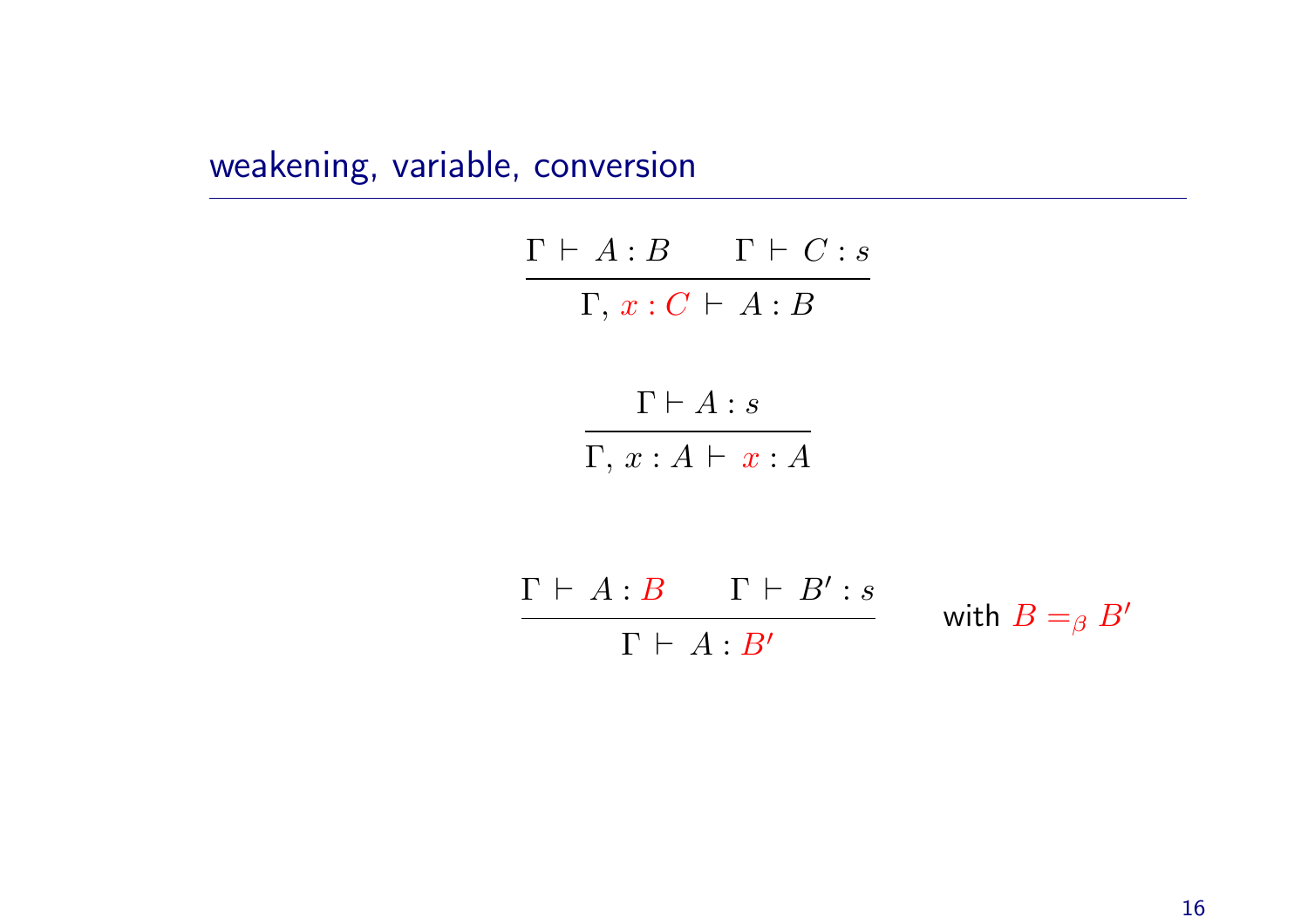## examples

example 1

# $X:*, x: X \vdash x: X$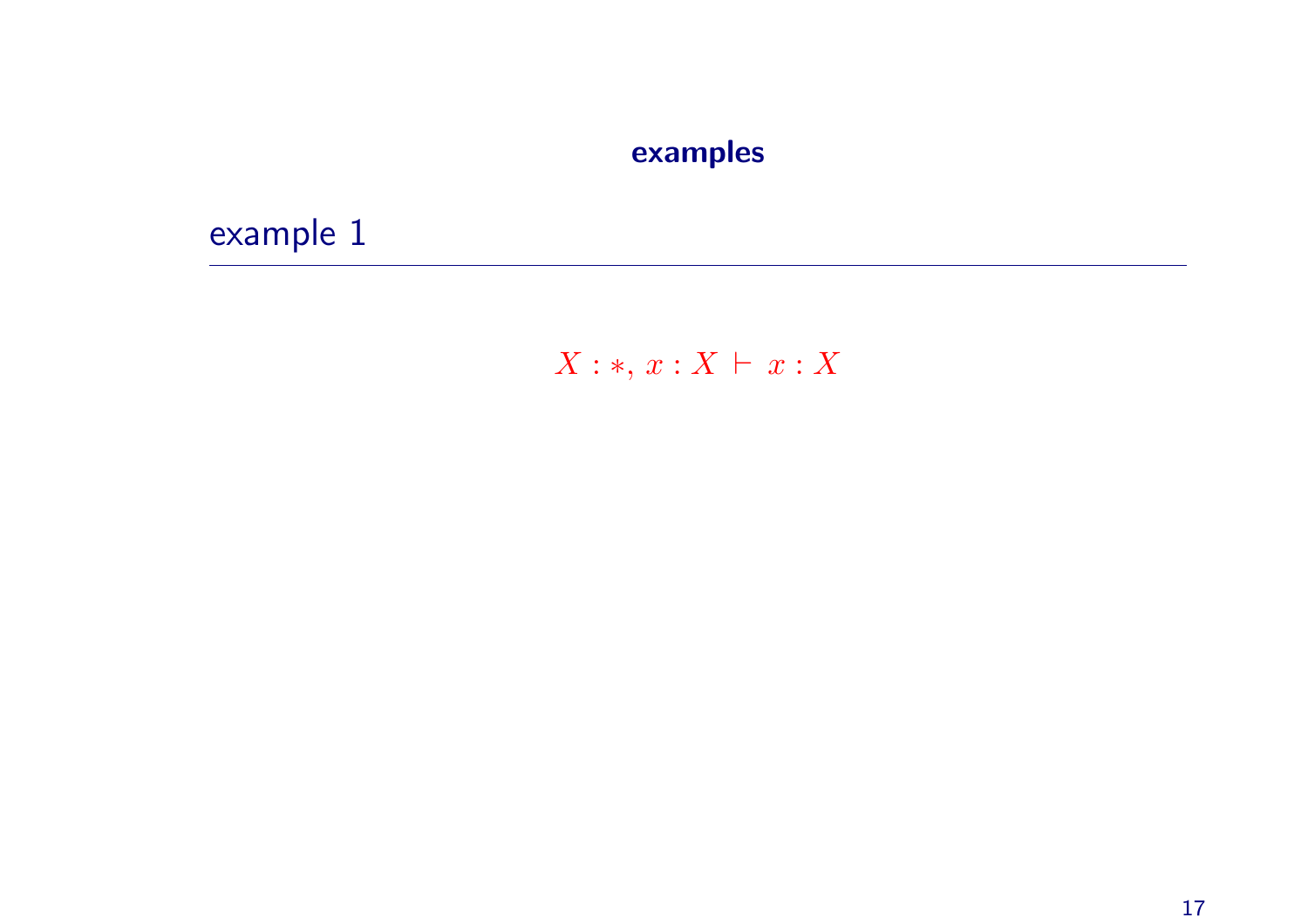# example 2

 $X: * \vdash (X \to X): *$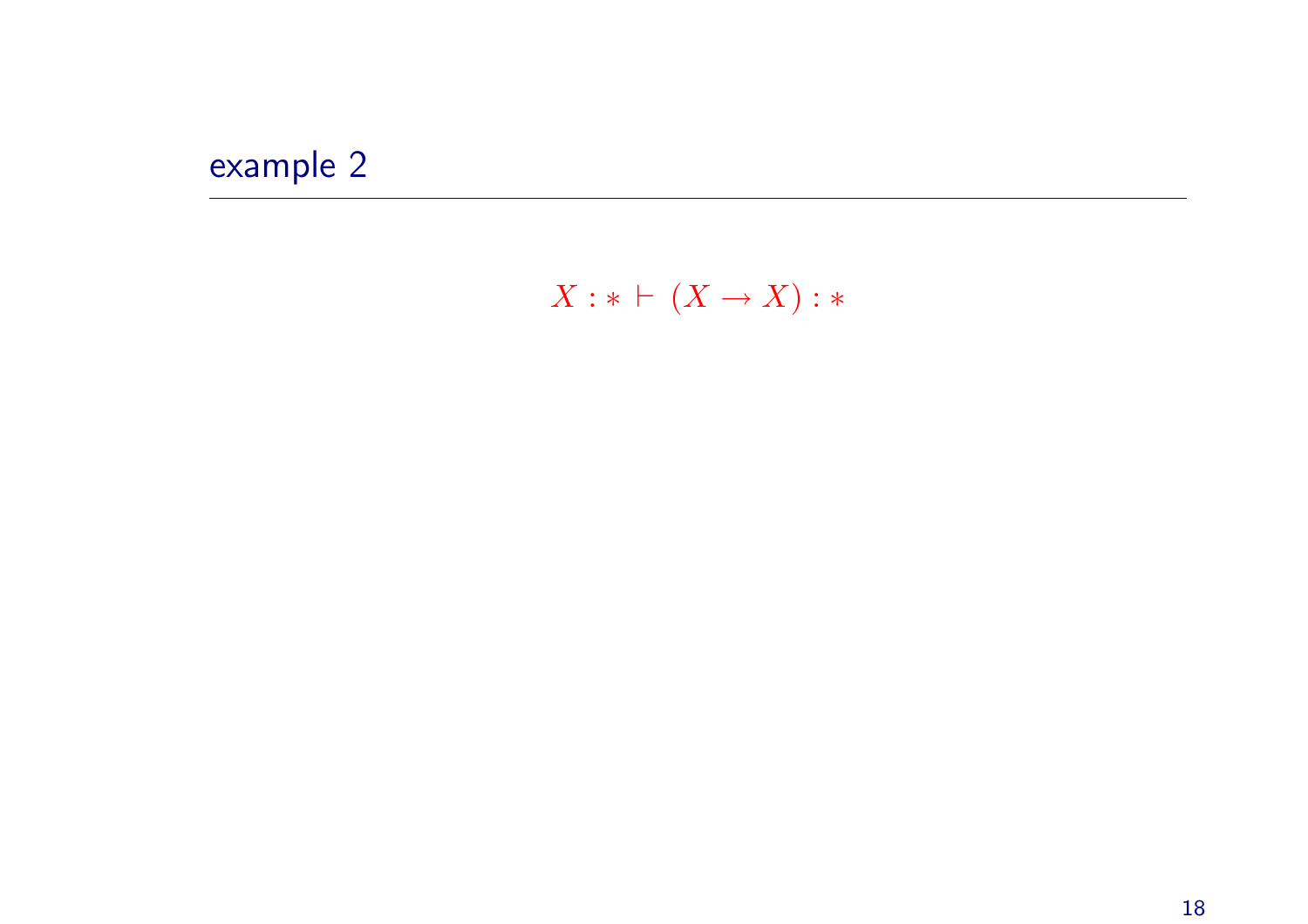# example 3

# $A:*, P: A \rightarrow *, a: A \vdash (Pa) \rightarrow * : \Box$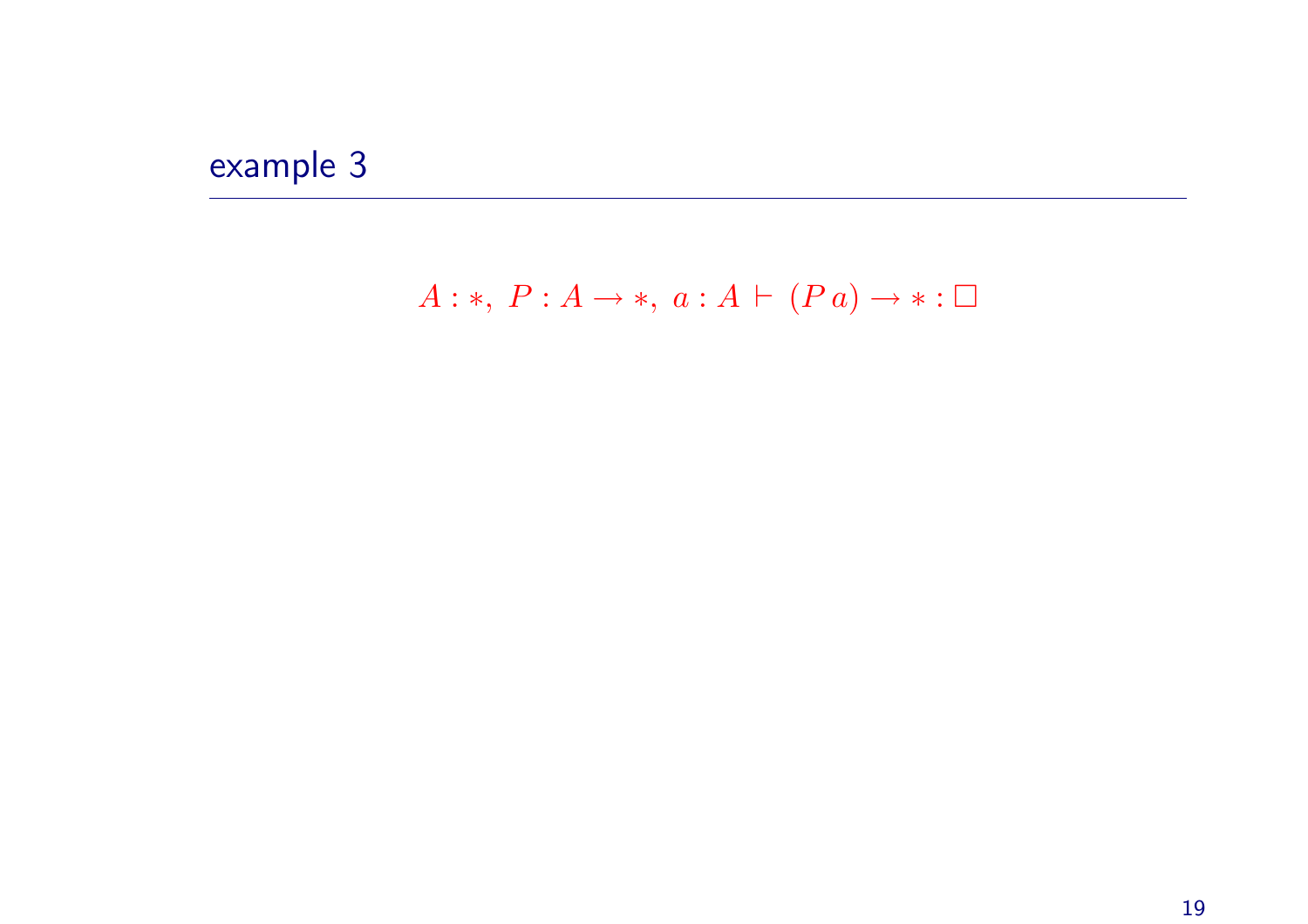Curry-Howard-de Bruijn for minimal predicate logic

introduction rules versus abstraction rule



 $\Gamma, x : A \vdash M : B \qquad \Gamma \vdash \Pi x : A. B : s$ 

 $\Gamma \vdash \lambda x : A.M : \Pi x : A.B$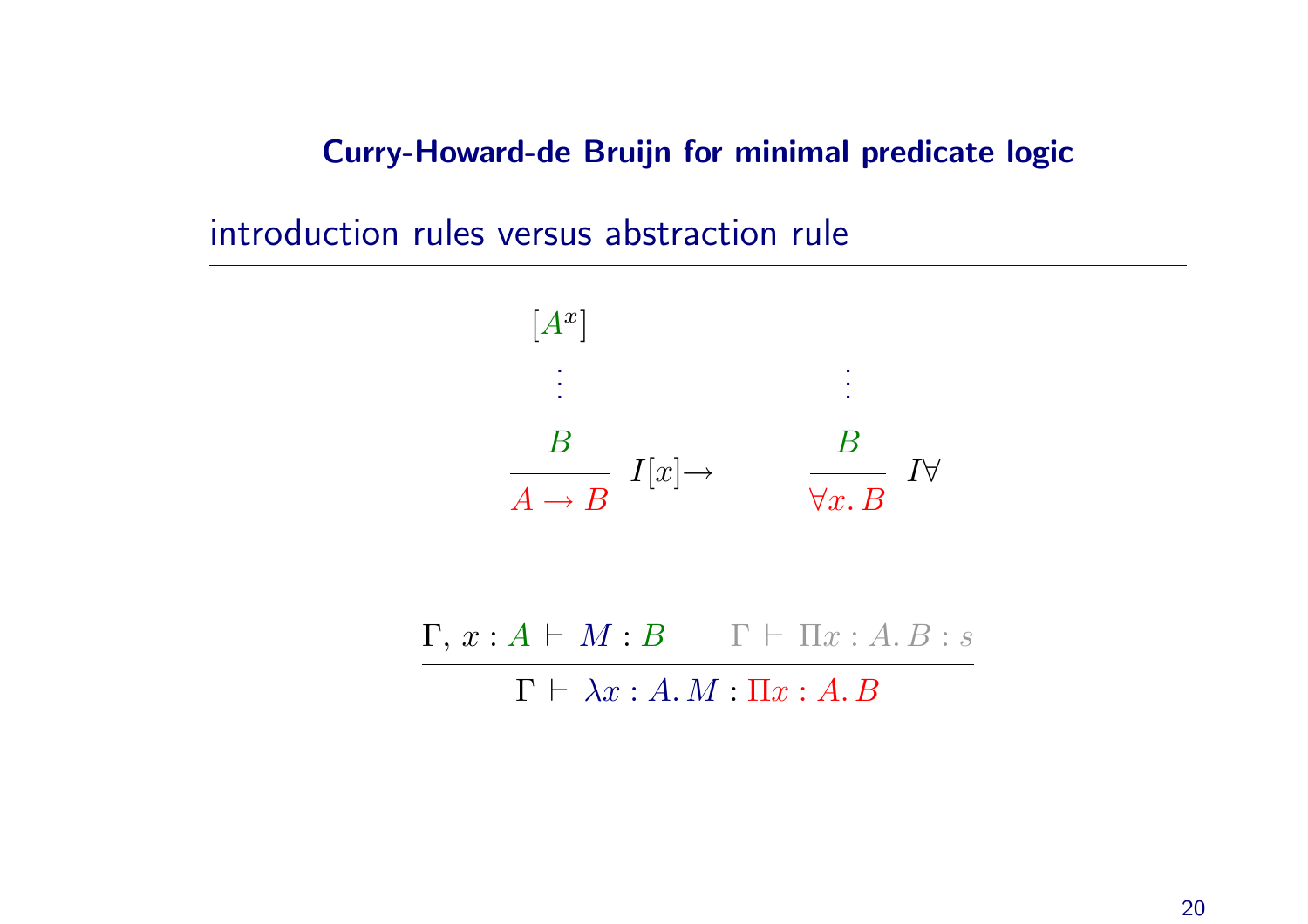# elimination rules versus application rule

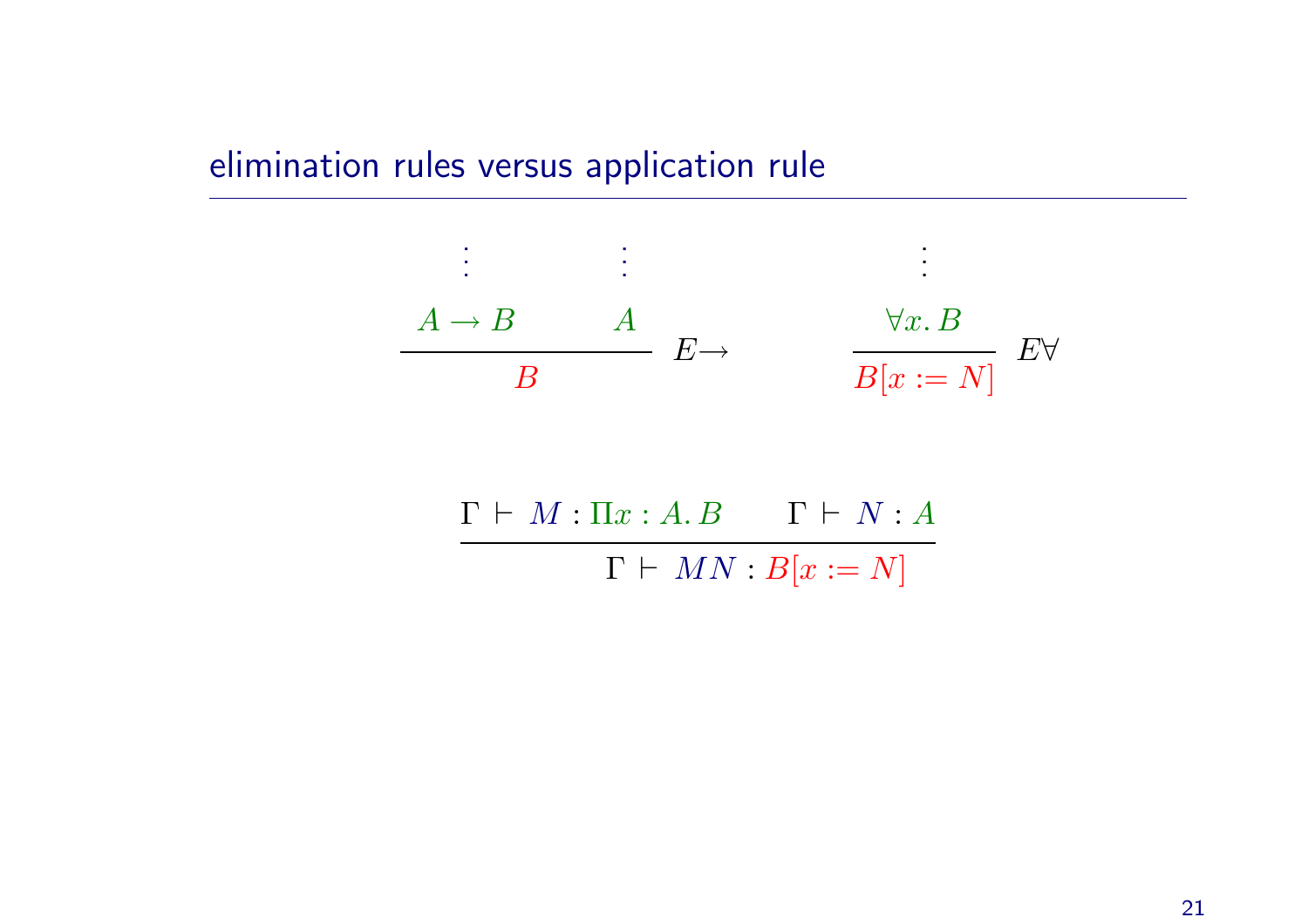## examples

example 4

$$
\forall x. (P(x) \to (\forall y. P(y) \to A) \to A)
$$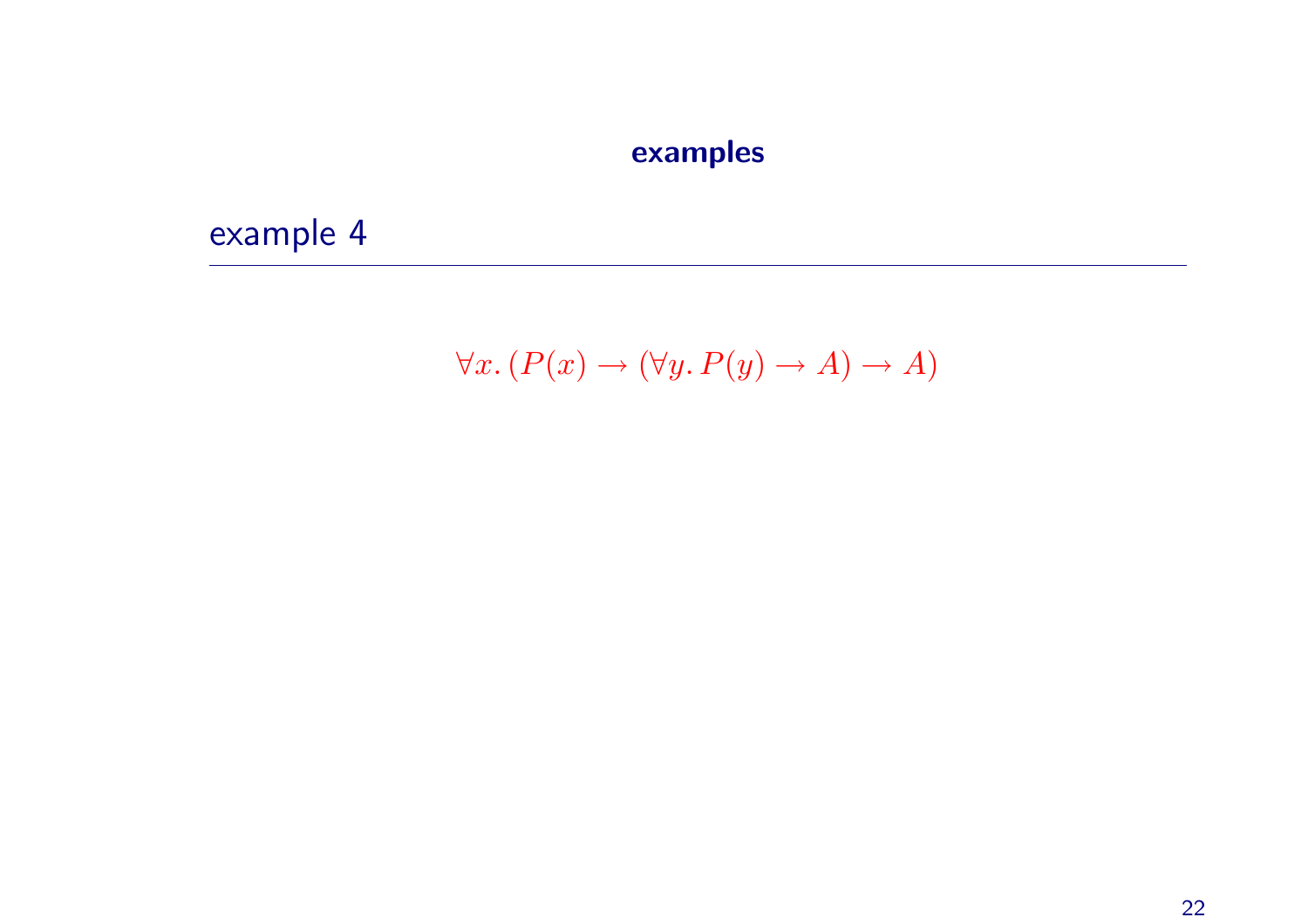# example 5

 $(\forall x. P(x) \rightarrow Q(x)) \rightarrow (\forall x. P(x)) \rightarrow \forall y. Q(y)$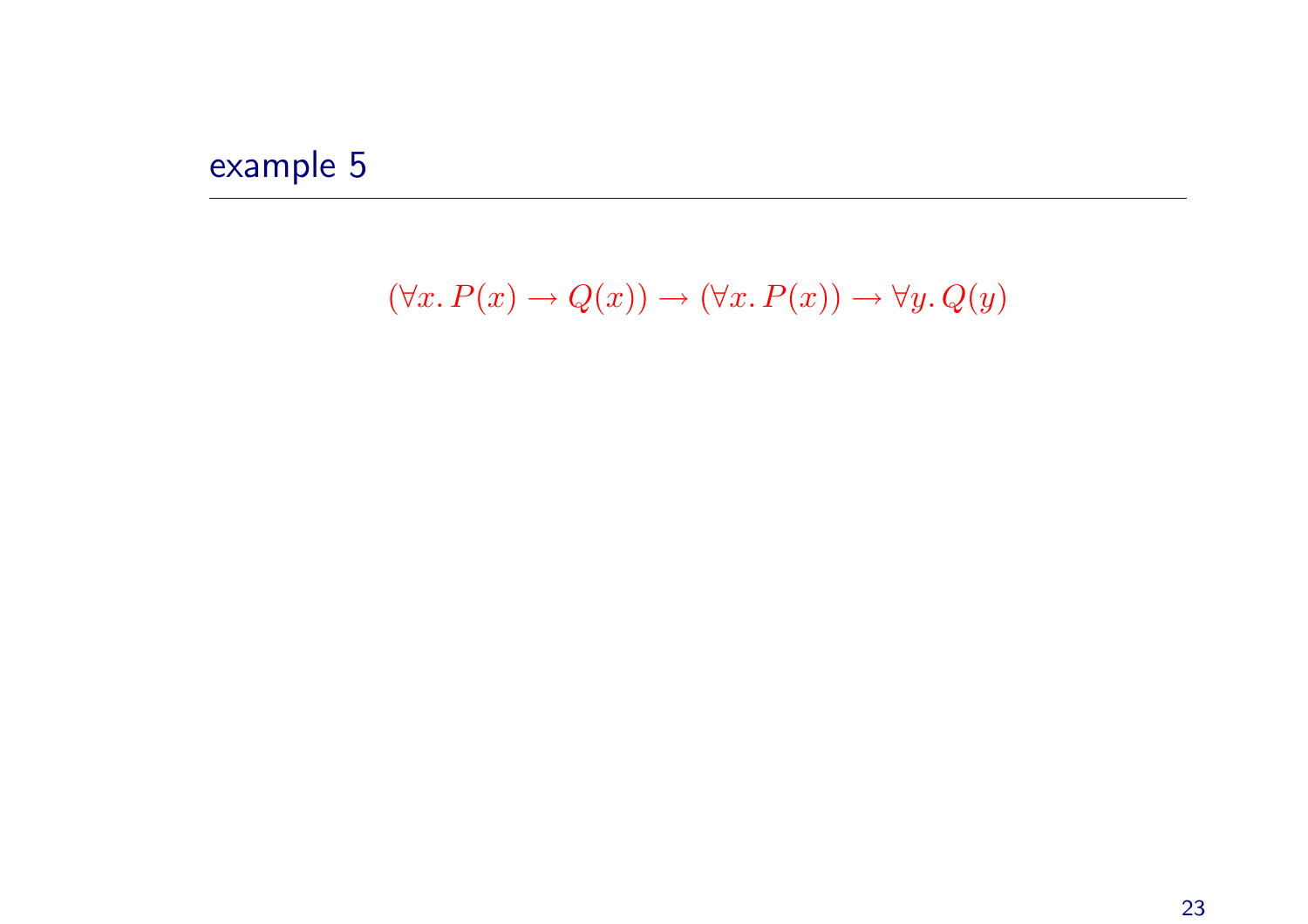#### logical framework

# from automath to twelf

#### • automath

1968, de Bruijn start of proof checking of mathematics

# • LF

1987, Harper & Honsell & Plotkin framework for defining logics the type of theory of LF is precisely  $\lambda P$ 

#### • twelf

1998, Pfenning & Schürmann current implementation of LF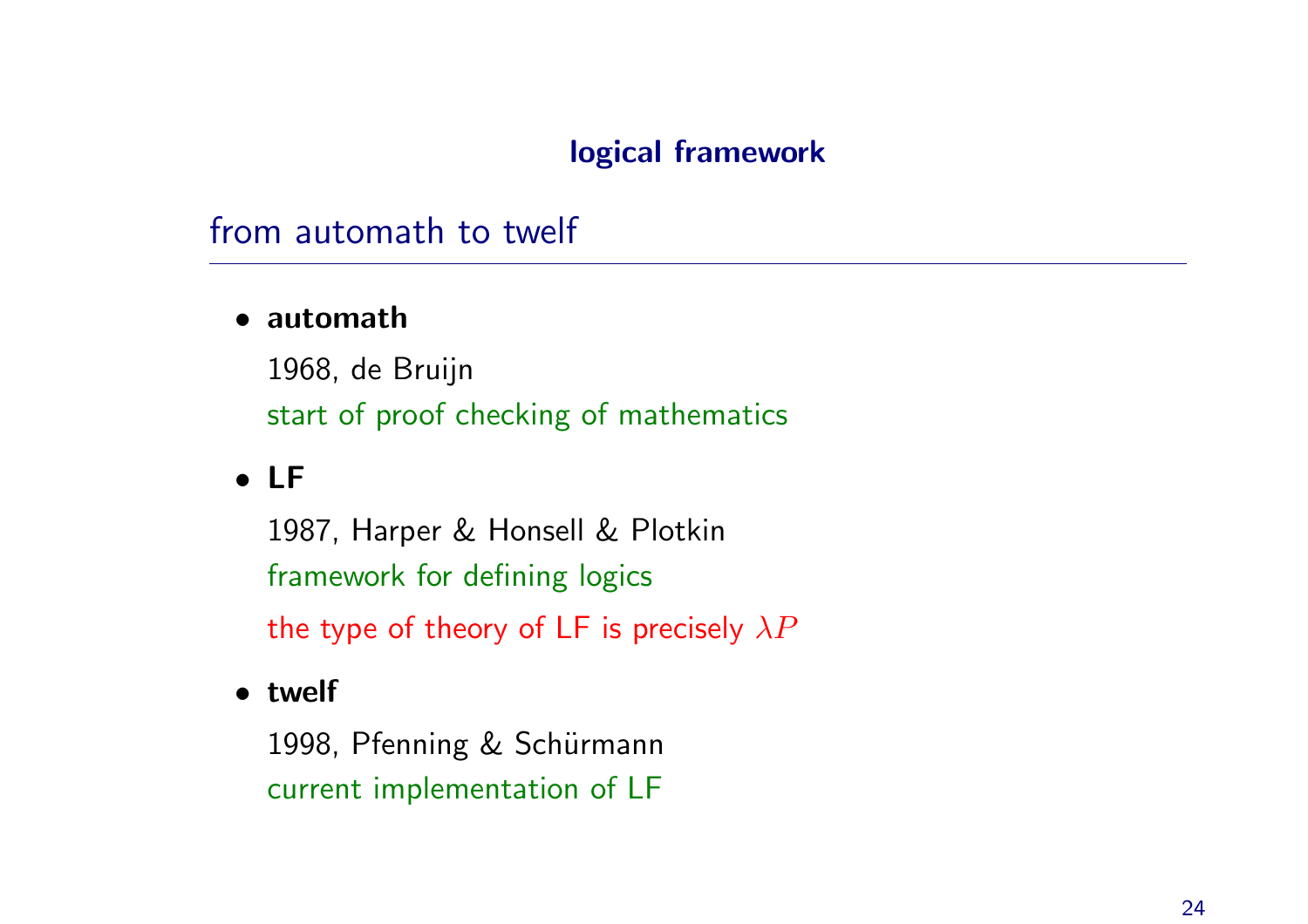logics in <sup>a</sup> logical framework

each logic has a  $\lambda P$  context that contains syntax and rules of the logic

example: minimal propositional logic as a  $\lambda P$  context

$$
P: *,
$$
  
\n
$$
\Rightarrow : P \rightarrow P \rightarrow P,
$$
  
\n
$$
T: P \rightarrow *,
$$
  
\n
$$
I: \Pi p: P. \Pi q: P. (Tp \rightarrow Tq) \rightarrow T(p \Rightarrow q),
$$
  
\n
$$
E: \Pi p: P. \Pi q: P. T(p \Rightarrow q) \rightarrow Tp \rightarrow Tq
$$
  
\n
$$
\vdots
$$

 $\bullet$  .  $\bullet$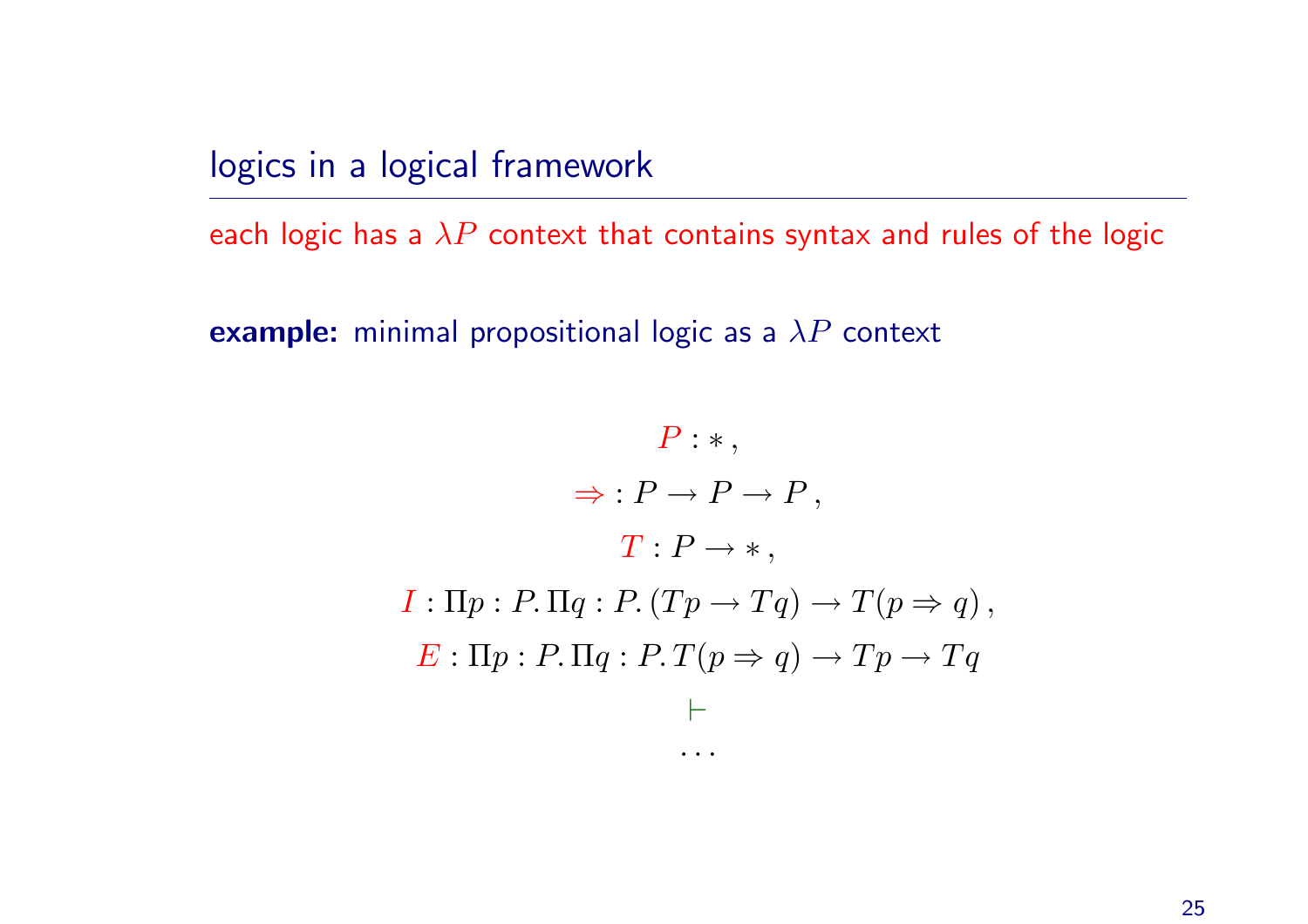# logosphere

Schürmann, Pfenning, Kohlhase, Shankar, Owre

making proof assistants talk to each other

#### approach:

- define contexts for the logics of the various proof assistants in twelf
- import the libraries of the proof assistants in twelf

see:

http://www.logosphere.org/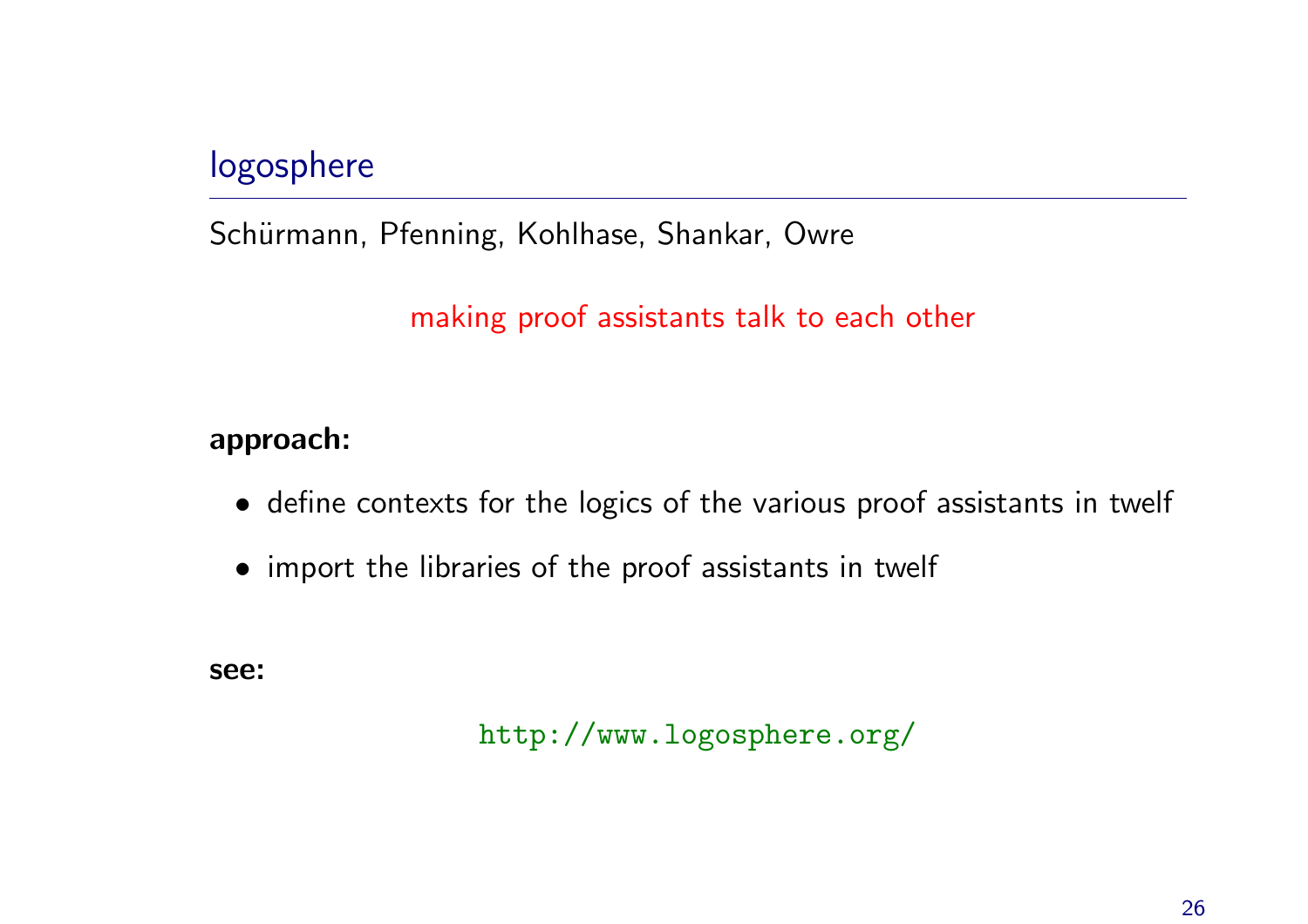#### the Barendregt cube

pure type systems

Berardi & Terlouw:

framework for defining and studying typed  $\lambda$ -calculi  $PTS = pure type system$ 

the PTS rules are exactly<sup>\*</sup> the  $\lambda P$  rules as presented here

(<sup>∗</sup> except for one symbol, in the product rule)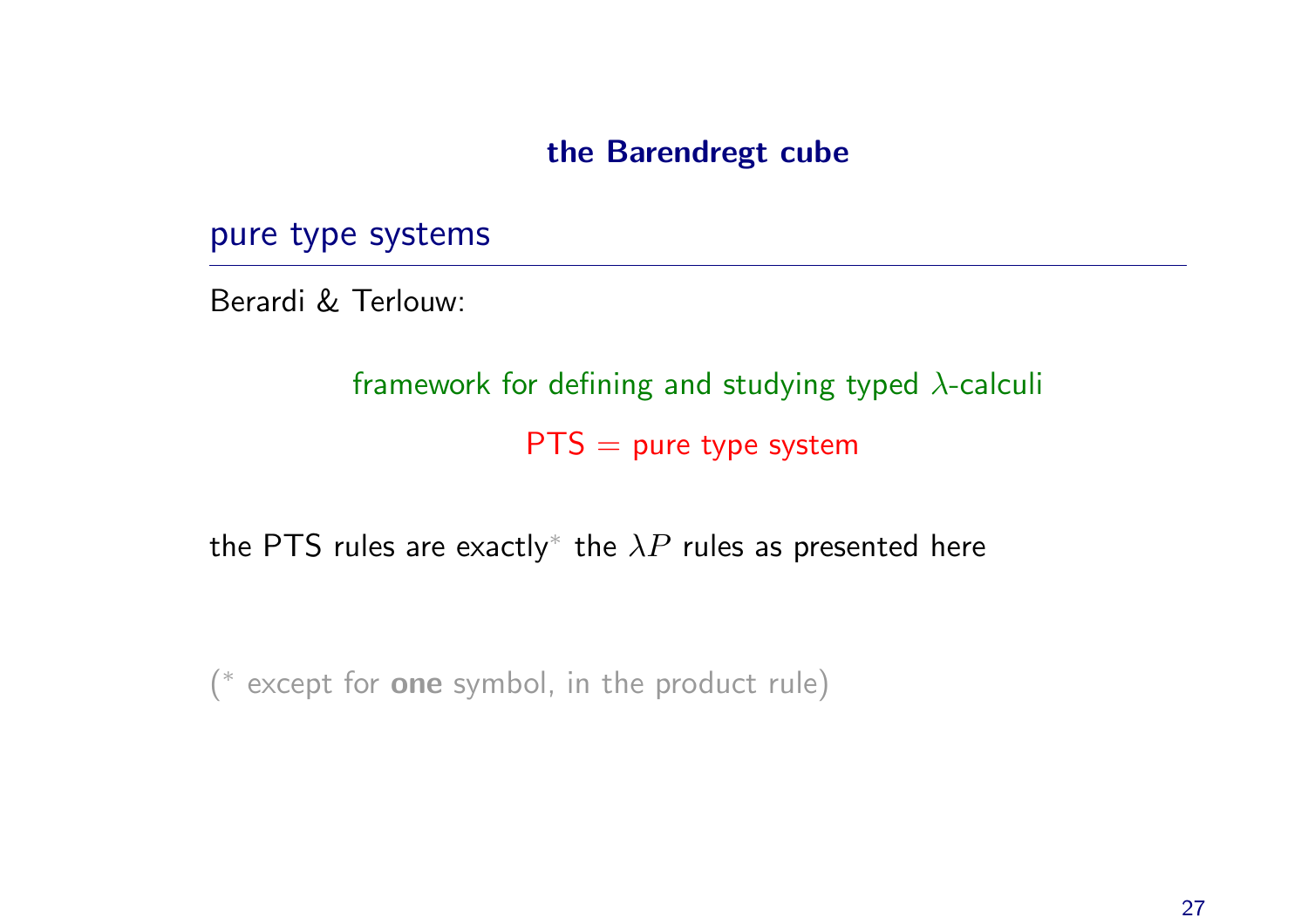variations on the product rule

$$
\frac{\Gamma \vdash A : s_1 \qquad \Gamma, x : A \vdash B : s_2}{\Gamma \vdash \Pi x : A.B : s_2}
$$

```
\lambda P s_1 = *, s_2 \in \{*, \square\}(s_1, s_2) \in \{(*, *), (*, \Box)\}\\lambda \rightarrow (s_1, s_2) \in \{(*, *)\}\lambda C \quad (s_1, s_2) \in \{(*, *), (*, \Box), (\Box, *) , (\Box, \Box) \}
```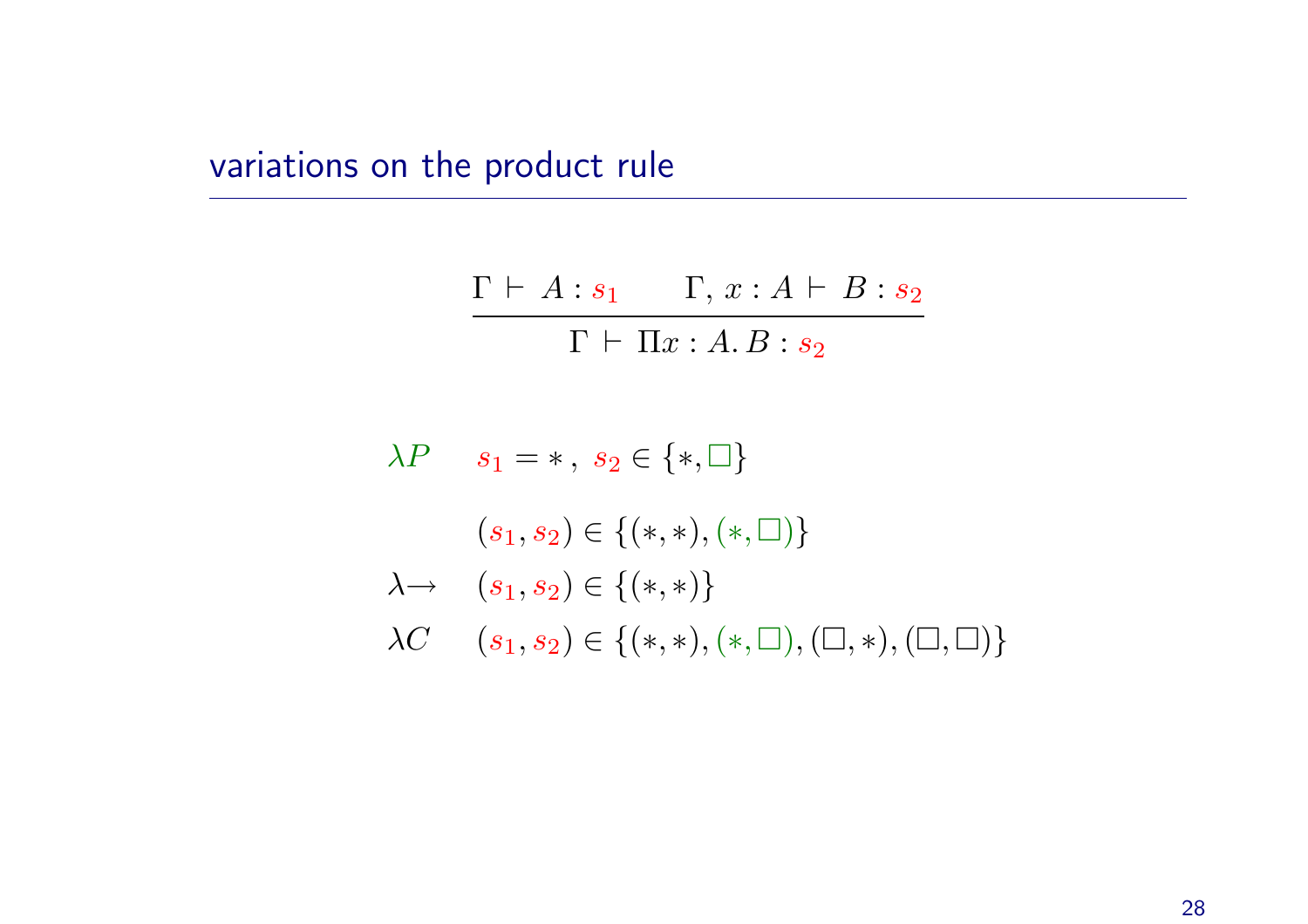# the Barendregt cube